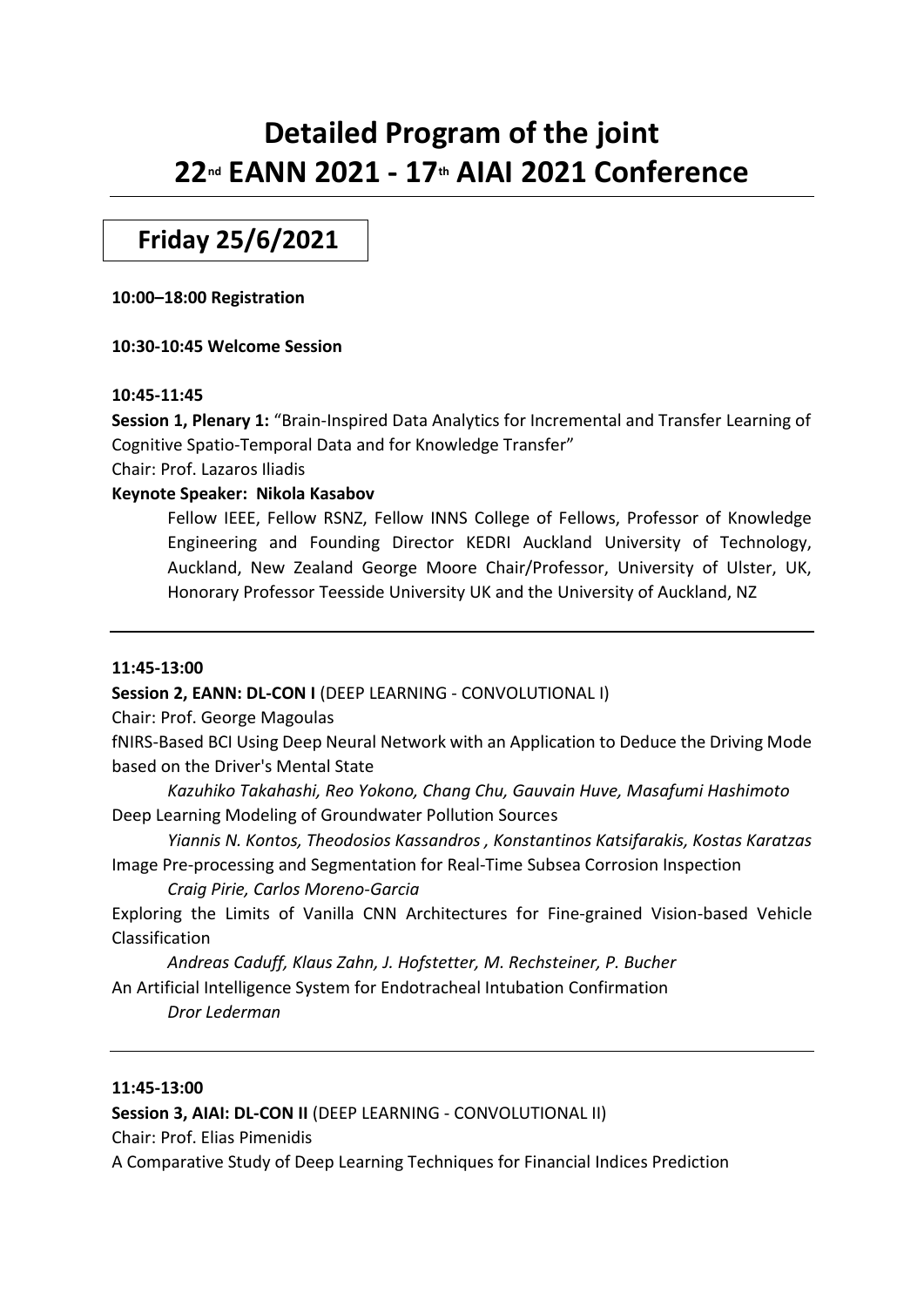*Argyrios Ketsetsis, Konstantinos Giannoutakis, Georgios Spanos, Nikolaos Samaras, Dimitrios Hristu-Varsakelis, Dimitrios Thomas, Dimitrios Tzovaras*

Robustness testing of AI systems: A case study for traffic sign recognition

*Christian Berghoff, Pavol Bielik, Matthias Neu, Petar Tsankov, Arndt von Twickel*

- Deep Dense and Convolutional Autoencoders for Machine Acoustic Anomaly Detection *Gabriel Coelho, Pedro Pereira, Luis Matos, Alexandrine Ribeiro, Eduardo Nunes, André Ferreira, Paulo Cortez, Andre Pilastri*
- Just-in-time Biomass Yield Estimation with Multi-Modal Data and Variable Patch Training Size *Patricia O'Byrne, Patrick Jackman, Damon Berry, Thomas Lee, Michael French, Robert J. Ross*

Automatic Classification of XCT Images in Manufacturing

*Bertram Sabrowsky-Hirsch, Roxana-Maria Holom, Christian Gusenbauer, Michael Reiter, Florian Reiterer, Ricardo Fernández Gutiérrez, Josef Scharingesr*

## **11:45-13:00**

**Session 4, Workshop: DARE** (Distributed AI for Resource-Constrained Platforms) Chair: Dr. Anna Hristoskova & Dr. Nicolás González-Deleito

Distributed data compression for edge devices*.*

*Kevin Van Vaerenbergh, Tom Tourwe*

PFilter: Privacy-aware and secure data filtering at the edge for distributed edge analytics *Annanda Rath, Anna Hristoskova, Sarah Klein*

An Initial Analysis of the Shortcomings of Conventional AI and the Benefits of Distributed AI Approaches in Industrial Use Cases

*Anna Hristoskova, Nicolás González-Deleito, Sarah Klein, Joana Sousa, Nuno Martins, João Tagaio, João Serra, Carlos Silva, João Ferreira, Pedro M. Santos, Ricardo Morla, Luis Almeida, Barış Bulut, Sencer Sultanoğlu*

Towards a Distributed Learning Architecture for Securing ISP Home Customers *Pedro Santos, Joana C Sousa, Ricardo Morla, Nuno Martins, João Tagaio, João Serra,* 

*Carlos Silva, Mário Sousa, Pedro Souto, Luís Lino Ferreira, João Ferreira, Luis Almeida*

A first sensitivity study of multi-object multi-camera tracking performance

*Miguel Ramos, Carlos Pereira, Luis Almeida*

### **11:45-13:45**

**Session 5, Workshop: nloVe** (Designing a Novel Adaptive Cybersecurity Solution for Internetof-Vehicle) / **Discussion Forum / Open Session**

Chair: Dr. Konstantinos Votis

11:45-12:00 - Presentation of the nIoVe project

12:00-12:20 - Aspects of stakeholders' requirements

12:30-13:45 - Round table discussion with stakeholders' representatives, researchers from projects in the same domain, and external experts in the field of cybersecurity, automotive industry, and AI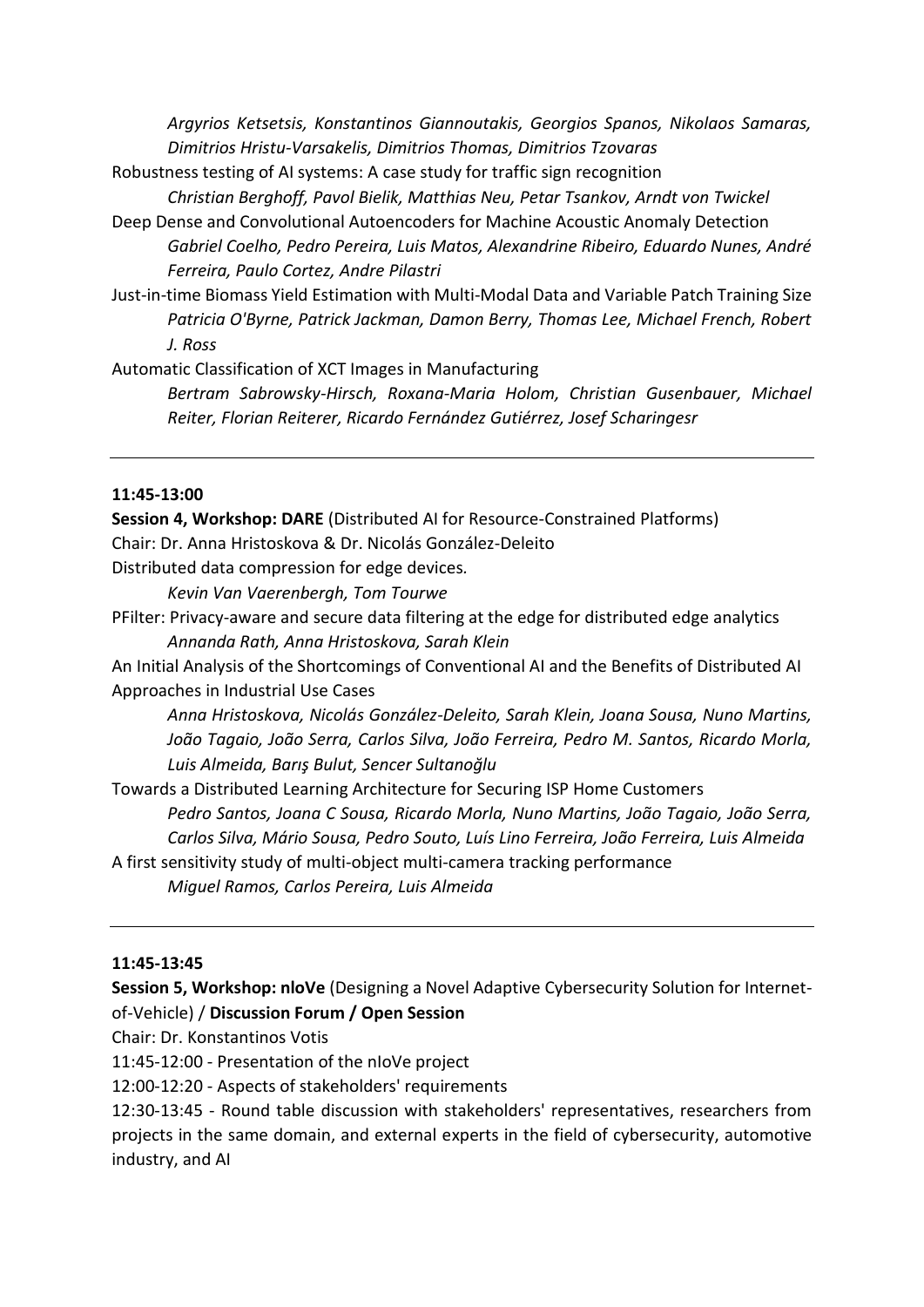#### **11:45-13:45**

## **Session 6, Workshop: DAAI** (Defense Applications of AI) / **Discussion Forum / Open Session Co-Organized together with European Defense Agency**

Chair: Dr. Panagiotis Kikiras

11:45-12:00 - Dr. Panagiotis Kikiras, European Defence Agency Introduction & Welcome message by the Organizers

- 12:00-12:45 Dr. Evangelos Ouzounis, European Defence Agency Artificial Intelligence Cybersecurity Challenges - How Cyber Security and Privacy Affects the Smooth Deployment of AI – ENISA's Approach
- 13:00-13:45 Sergio Albani, European Union Satellite Centre Application of AI for GEOINT services in the Space and Security domain

#### **13:15-14:30**

**Session 7, Workshop: The 1st Workshop on AI and Ethics (AIETH 2021)** Chair: Prof. John Macintyre

#### **Pro Vice Chancellor at the University of Sunderland, United Kingdom**

13:15-13:30 - Professor Matthias Scheutz, Bernard M. Gordon Senior Faculty Fellow, Adjunct Professor, Psychology, Tufts School of Arts & Sciences, Director, Human-Robot Interaction Lab 13:30-13:45 - Olivia Gambelin, AI Ethicist and founder of Ethical Intelligence

13:45-14:00 - Cortnie Abercrombie, CEO, Founder AI Truth. Independent Consultant. AI Strategy for Trusted AI

14:00-14:15 - Christoph J Ebell, Co-Founder & CEO at Arcades DigitalFree discussion-exchange of Arguments with conference participants during the event)

#### **13:15-14:30**

**Session 8, AIAI: REC\_SENT\_IMP** (Recommendation Systems-Sentiment Analysis-AI Impacts) Chair: Prof. Peter Hajek

Recommending Database Architectures for Social Queries: A Twitter Case Study

*Michael Marountas, Georgios Drakopoulos, Phivos Mylonas, Spyros Sioutas* The AI4Media project: Use of Next-generation Artificial Intelligence Technologies for Media

Sector Applications

*Filareti Tsalakanidou, Symeon Papadopoulos, Vasileios Mezaris, Ioannis Kompatsiaris, Birgit Gray, Danae Tsabouraki, Maritini Kalogerini, Fulvio Negro, Maurizio Montagnuolo, Jesse de Vos, Philo van Kemenade, Daniele Gravina, Rémi Mignot, Alexey Ozerov, Francois Schnitzler, Artur Garcia-Saez, Georgios N. Yannakakis, Antonios Liapis, Georgi Kostadinov*

Science4Fashion: An Autonomous Recommendation System for Fashion Designers *Iordanis Koutsopoulos, Maria Halkidi*

A two-step optimised BERT-based NLP algorithm for extracting sentiment from financial news *Rapheal Olaniyan, Daniel Stamate, Ida Pu*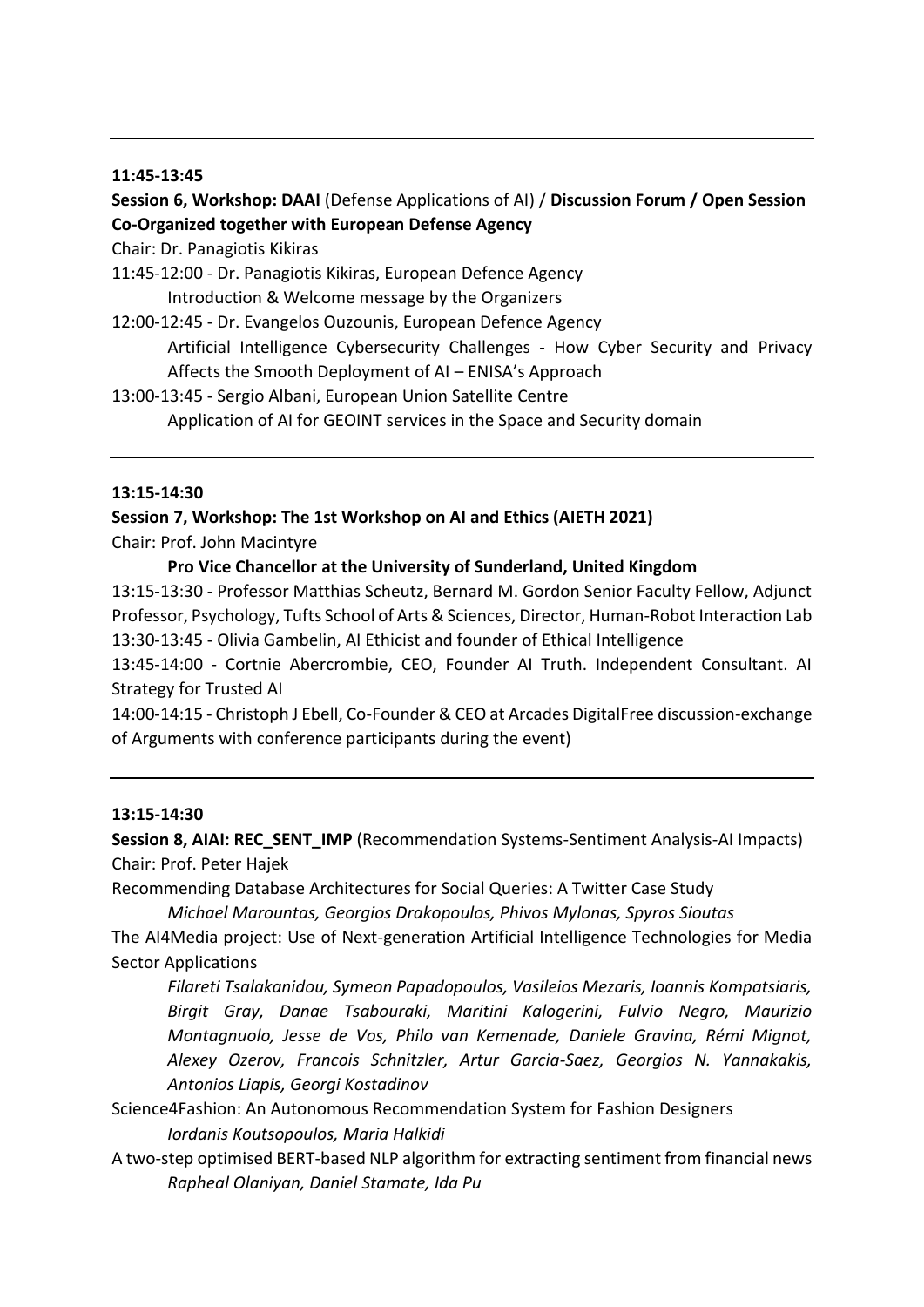*Optimization of Multi-Stakeholder Recommender Systems for Diversity and Coverage Iordanis Koutsopoulos, Maria Halkidi*

#### **13:15-14:30**

## **Session 9, Workshop: DARE** (Distributed AI for Resource-Constrained Platforms) / **Discussion Forum / Open Session**

- Chair: Dr. Anna Hristoskova & Dr. Barış Bulut
- 13:15-13:20 Introduction & Welcome message by the Organizers
- 13:20-13:35 Emiliano Casalicchio, BTH BLEKINGE TEKNISKA HÖGSKOLA, Sweeden An Energy-aware Multi-Criteria Federated Learning Model for Edge Computing
- 13:40-13:55 Müjdat Soytürk, Marmara University, Turkey Edge Computing and V2X: the new ecosystem on the Cloud and the network architecture
- 14:00-14:15 Thomas De Moor, Sentigrate, Belgium Intelligence trade-off: edge vs cloud
- 14:15-14:30 Emre Kaplan, AVL, Turkey Personalized Gear Shifting Architecture for Next Generation Automatic Transmission

## **15:30-17:00**

## **Session 10, TUTORIAL 1: FPGA**

"Utilizing Field Programmable Gate Arrays (FPGA) for AI acceleration without noticing it!" Chair:

## Tutor: **Prof. Yannis Papaefstathiou**

Aristotle University of Thessaloniki, Greece

FPGA is a hands-on tutorial which requires a high level of interaction that can't be achieved at a remote conference. **Organizing committee decided to postpone it** for an upcoming event.

## **15:30-16:30**

**Session 11, EANN: BIOMED** (BIOMEDICAL)

Chair: Prof. Ilias Maglogiannis

Deep Learning of Brain Asymmetry Images and Transfer Learning for Early Diagnosis of Dementia

## *Nitsa Herzog, George Magoulas*

Liver cancer trait detection and classification through Machine Learning on smart mobile devices

*Olympia Giannou, Anastasios Giannou, Dimitra Zazara, Dörte Kleinschmidt, Tobias Mummert, Björn Ole Stüben, Michael Gerhard Kaul, Gerhard Adam, Samuel Huber, Georgios Pavlidis*

Deep learning topology-preserving EEG-based images for autism detection in infants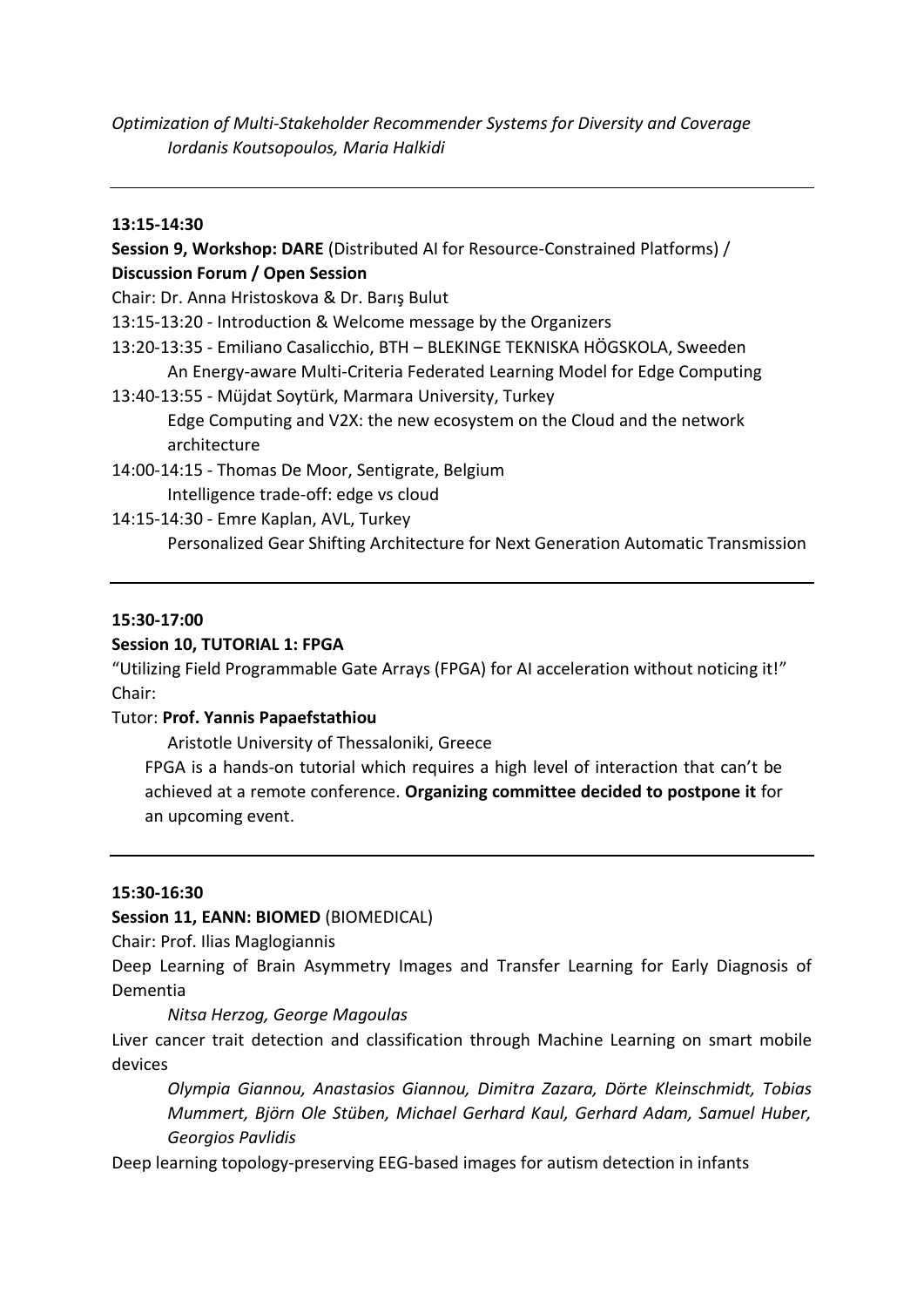#### *Cosmin Stamate, George Magoulas, Michael Thomas*

Using WOA with Feed Forward Neural Network in Prediction of Subcutaneous Glucose Concentration for Type-l Diabetic Patients

*Fayrouz Allam*

### **15:30-16:45**

**Session 12, AIAI: AUTOML-AUTOAG** (AUTONOMOUS MACHINE LEARNING-AUTONOMOUS AGENTS)

Chair: Dr. Georgios Drakopoulos

Object Migration Automata for Non-Equal Partitioning Problems with Known Partition Sizes *Rebekka Olsson Omslandseter, Lei Jiao, John Oommen*

An Automated Machine Learning Approach for Predicting Chemical Laboratory Material Consumption

*António João Silva, Paulo Cortez* 

An Ontology-Based Concept for Meta AutoML

*Bernhard Humm, Alexander Zender*

Enhanced Security Framework for Enabling Facial Recognition in Autonomous Shuttles Public Transportation during COVID-19

*Dimitrios Tsiktsiris, Antonios Lalas, Minas Dasygenis, Konstantinos Votis, Dimitrios Tzovaras*

Evaluating Task-General Resilience Mechanisms in a Multi-Robot Team Task *James Staley, Matthias Scheutz*

#### **15:30-16:45**

**Session 13, Workshop: 5G-PINE I** (5G – Putting Intelligence to the Network Edge I) **INDUSTRY/AI 5G TECHNOLOGY** Organization by the Hellenic Telecommunications

Organization Research Group

Chair: Dr. Ioannis Chochliouros

- V2X Communications for the Support of GLOSA and Intelligent Intersection Applications *Ioannis Chochliouros, Anastasia Spiliopoulou, Pavlos Lazaridis, Zaharias Zaharis, Michail-Alexandros Kourtis, Slawomir Kuklinski, Lechoslaw Tomaszewski, Dimitrios Arvanitozisis, Alexandros Kostopoulos*
- Machine Learning-Based, Networking and Computing Infrastructure Resource Management *Alexandros Kostopoulos, Ioannis Chochliouros, Miquel Payaro, Christos Verikoukis, Sabrina De Capitani di Vimercati*
- 5G Communications as "Enabler" for Smart Power Grids: The Case of the Smart5Grid Project *Daniele Porcu, Ioannis P. Chochliouros, Sonia Castro, Giampaolo Fiorentino, Rui Costa, Dimitrios Nodaros, Vaios Koumaras, Fabrizio Brasca, Nicola di Pietro, George Papaioannou, Irina Ciornei, Antonios Sarigiannidis, Nikolay Palov, Teodor Bobochikov, Charilaos Zarakovitis, Anastasia S. Spiliopoulou*

5G-VICTORI: Future Railway Communications Requirements Driving 5G Deployments in Railways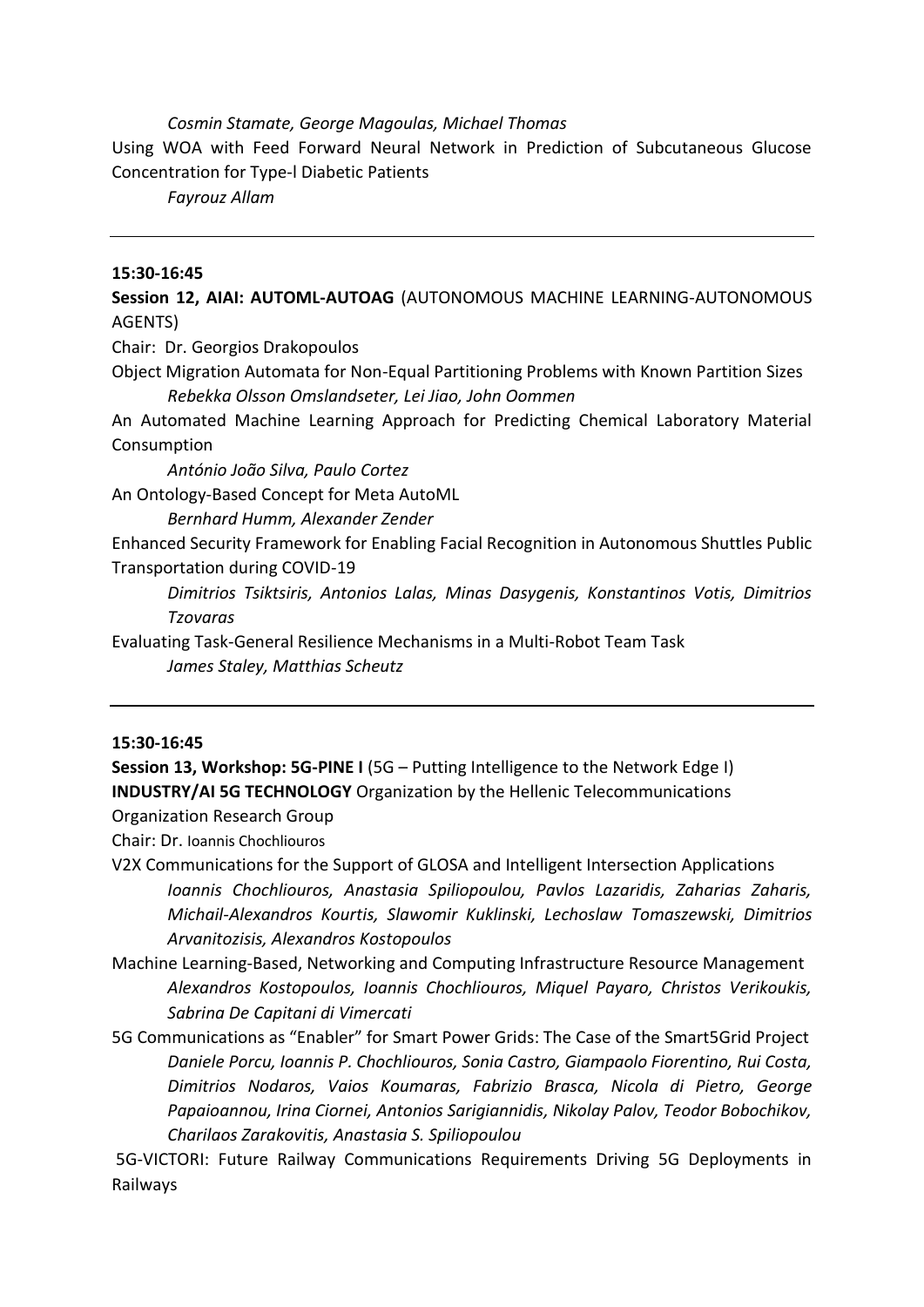*Ioanna Mesogiti, Eleni Theodoropoulou, Fotini Setaki, George Lyberopoulos, Anna Tzanakaki, Markos Anastassopoulos, Christina Politi, Panagiotis Papaioannou, Christos Tranoris, Spyros Denazis, Paris Flegkas, Nikos Makris, Nebojsa Maletic, Darko Cvetkovski, Jesus Gutierrez Teran, Panteleimon Konstantinos Chartsias, Konstantinos Stamatis, Maria-Evgenia Xezonaki, Dimitrios Kritharidis, Alexandros Dalkalitsis, Manfred Taferner, Martin Piovarci*

TYPHON: Hybrid Data Lakes for Real-time Big Data Analytics – An Evaluation Framework in the Telecom Industry

*Antonis Misargopoulos, George Papavassiliou, Christos Antonios Gizelis, Filippos Nikolopoulos-Gkamatsis*

## **15:30-17:45**

## **Session 6, Workshop: DAAI** (Defense Applications of AI) / **Discussion Forum / Open Session Co-Organized together with European Defense Agency**

Chair: Dr. Panagiotis Kikiras

#### **Project presentation session, EDA invited projects**

- ABIDE and CLAUDIA, EDA research on innovative techniques to support the decisionmaking process, Jose Luis Delgado Gamella
- Artificial Intelligence for Energy and Environmental performance in Defence Perspectives from EDA's ARTENET project, Prof. Christos Markopoulos
- Artificial Intelligence for Automatic Detection Recognition, Identification and Tracking, Marcos Quintana Everis

#### **16:45-17:30**

**Session 15, EANN: ML-REC-SENT** (MACHINE LEARNING - RECOMMENDATION SYSTEMS - SENTIMENT ANALYSIS)

Chair: Assoc. Prof. Phivos Mylonas

Real-time Multimodal Emotion Classification System in E-learning Context

*Arijit Nandi, Fatos Xhafa, Laia Subirats, Santi Fort*

A Multi-Modal Audience Analysis System for Predicting Popularity of Online Videos *Alexandros Vrochidis, Nikolaos Dimitriou, Stelios Krinidis, Savvas Panagiotidis, Stathis Parcharidis, Dimitrios Tzovaras*

Do Weibo platform experts perform better on predicting stock market? *Ziyuan Ma, Conor Ryan, Jim Buckley, Muslim Chochlov*

## **16:45-17:45**

**Session 16, Workshop: 5G-PINE IΙ** (5G – Putting Intelligence to the Network Edge II) **INDUSTRY/AI 5G TECHNOLOGY** Organization by the Hellenic Telecommunications Organization Research Group

Chair: Dr. Ioannis Chochliouros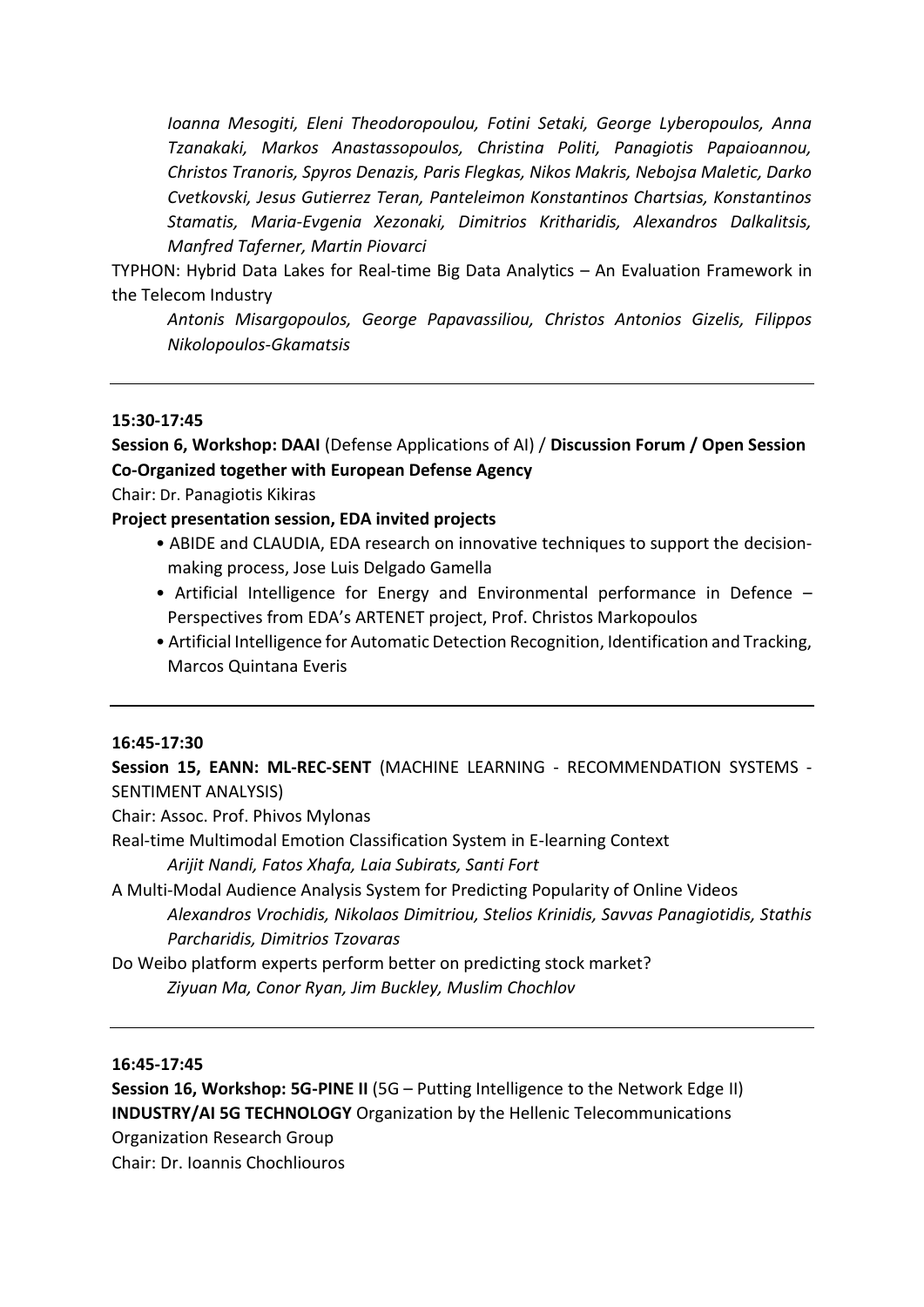Top Challenges in 5G Densification

*Eleni Theodoropoulou, Ioanna Mesogiti, Foteini Setaki, Konstantinos Filis, George Lyberopoulos, Agapi Mesodiakaki, Marios Gatzianas, Christos Vagionas, George Kalfas, Mauro Agus, Annachiara Pagano*

Advanced first responders' services by using FASTER project Architectural Solution

*Christina Lessi, Ioannis Chochliouros, Panagiotis Trakadas, Panagiotis Karkazis* 5G-VICTORI: Optimizing Media Streaming in Mobile Environments using mmWave, NBMP and 5G Edge Computing

*Louay Bassbouss, Mehdi Ben Fadhel, Anita Chen, Stefan Pham, Stephan Steglich, Eric Troudt, Marc Emmelmann, Jesús Gutiérrez, Nebojsa Maletic, Eckhard Grass, Stefan Schinkel, Annette Wilson, Sven Glaser, Christian Schlehuber*

High mobility 5G services for vertical industries - network operator's view

*Lechosław Tomaszewski, Ioannis Chochliouros, Robert Kołakowski, Sławomir Kukliński, Michail-Alexandros Kourtis*

#### **16:45-17:45**

**Session 17, Workshop: AI-BIO** (Artificial Intelligence in Biomedical Engineering and Informatics)

Chair: Prof. Ilias Maglogiannis

A Machine Learning Approach for Recognition of Elders' Activities using Passive Sensors *Anastasios Panagiotis Psathas, Antonios Papaleonidas, Lazaros Iliadis*

An inception-based architecture for haemodialysis time series classification

*Giorgio Leonardi, Stefania Montani, Manuel Striani*

Analyzing Collective Knowledge towards Public Health Policy Making

*Spyridon Kleftakis, Konstantinos Mavrogiorgos, Nikolaos Zafeiropoulos, Argyro Mavrogiorgou, Athanasios Kiourtis, Ilias Maglogiannis, Dimosthenis Kyriazis*

Evaluating mental patients utilizing video analysis of facial expressions

*M Tziomaka, Athanasios Kallipolitis, P Tsanakas, Ilias Maglogiannis*

#### **17:45-18:45**

**Session 18, Plenary 2: "**Backpropagation Free Deep Learning"

Chair: Prof. Plamen Angelov

## **Keynote Speaker: Jose Principe**

Professor of Electrical and Computer Engineering and Biomedical Engineering, University of Florida. Eckis Endowed Professor and Founder-Director of the University of Florida Computational NeuroEngineering Laboratory.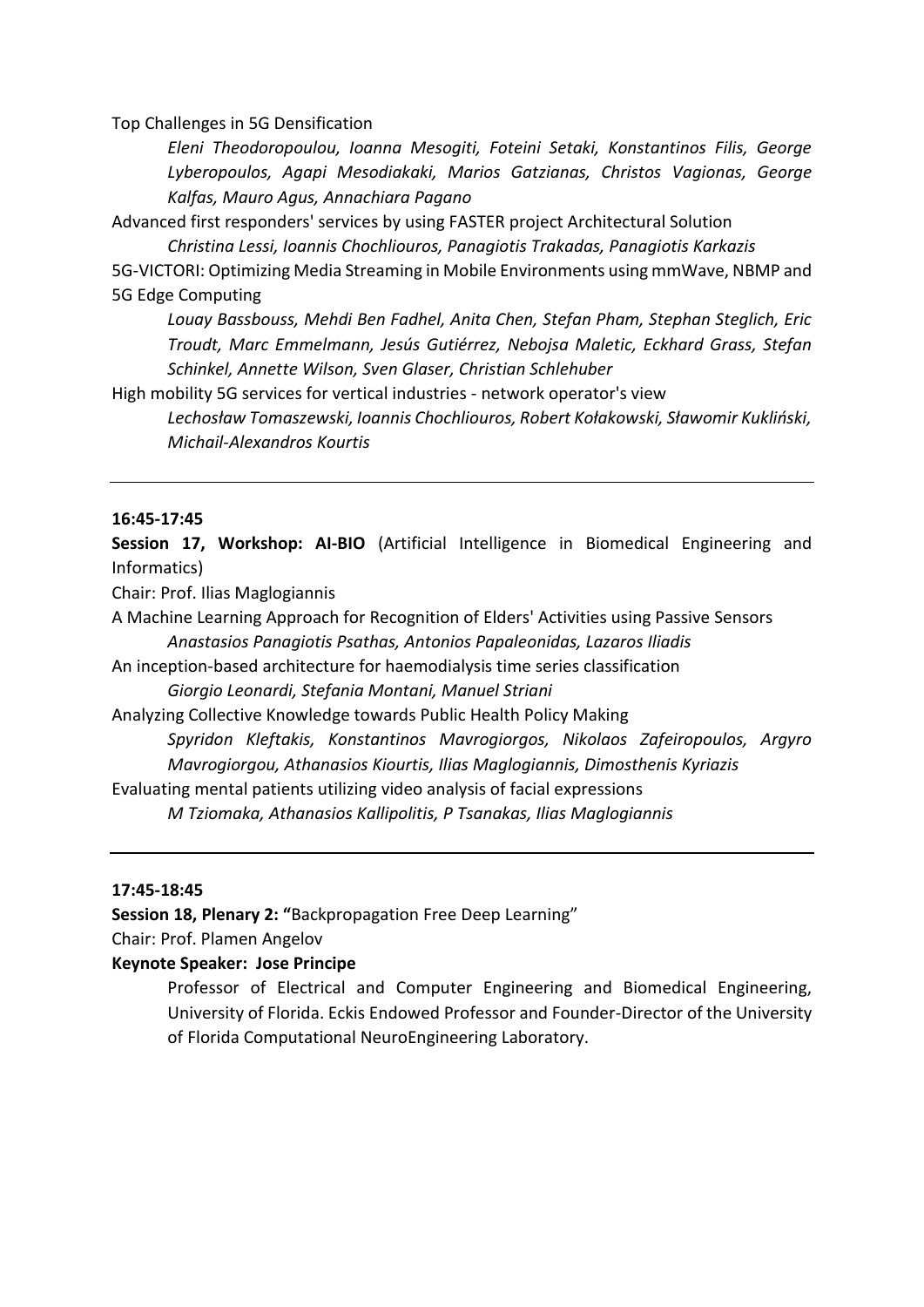## **Saturday 26/6/2021**

## **10:00-17:30 Registration**

## **10:30-11:45**

**Session 19, EANN: DEE-BLKCH-SEG** (DEEP LEARNING-BLOCKCHAIN-SMART ENERGY GRIDS) Chair: Dr. Konstantinos Demertzis A Hybrid Deep Learning Ensemble for Cyber Intrusion Detection *Anastasios Panagiotis Psathas, Lazaros Iliadis, Antonios Papaleonidas* Addressing Computer Vision Challenges using an Active Learning Framework *Christina Tzogka, Ioannis Refanidis* Search Problems in Contemporary Power Girds *Theofanis Aravanis, Andreas Petratos, Georgia Douklia, Efpraxia Plati* Incentivizing Participation to Distributed Neural Network Training *Spyridon Nikolaidis, Ioannis Refanidis* Blockchained Αdaptive Federated Auto MetaLearning BigData and DevOps CyberSecurity Architecture in Industry 4.0 *Konstantinos Demertzis, Lazaros Iliadis, Elias Pimenidis, Nikolaos Tziritas, Maria Koziri,* 

## **10:30-11:45**

**Session 20, AIAI: ML-HYB** (MACHINE LEARNING/ HYBRID SYSTEMS)

Chair: Assoc. Prof. Christos Tjortjis

*Panagiotis Kikiras*

Using Machine Learning Methods to Predict Subscriber Churn of a Web-based Drug Information Platform

*Athanasios Tsadiras, Georgios Theodoridis* Predicting CO2 Emissions for Buildings Using Regression and Classification

*Alexia Avramidou, Christos Tjortjis*

Intelligent Techniques and Hybrid Systems Experiments Using the Acumen Modeling and Simulation Environment

*Sotirios Tzamaras, Stavros Adam, Walid Taha*

Classification of Point Clouds with Neural Networks and Continuum-Type Memories *Stefan Reitmann, Elena Kudryashova, Bernhard Jung, Volker Reitmann*

An automated tool to support an intelligence learner management system using Learning Analytics and Machine Learning

*Shareeful Islam, Hasan Mahmud, Haralambos Mouratidis*

## **10:30-11:45**

**Session 21, AIAI: AD-DTM** (ADAPTIVE-DATA MINING)

Chair: Dr. Ioannis Livieris

Dynamic Plume Tracking Utilizing Symbiotic Heterogeneous Remote Sensing Platforms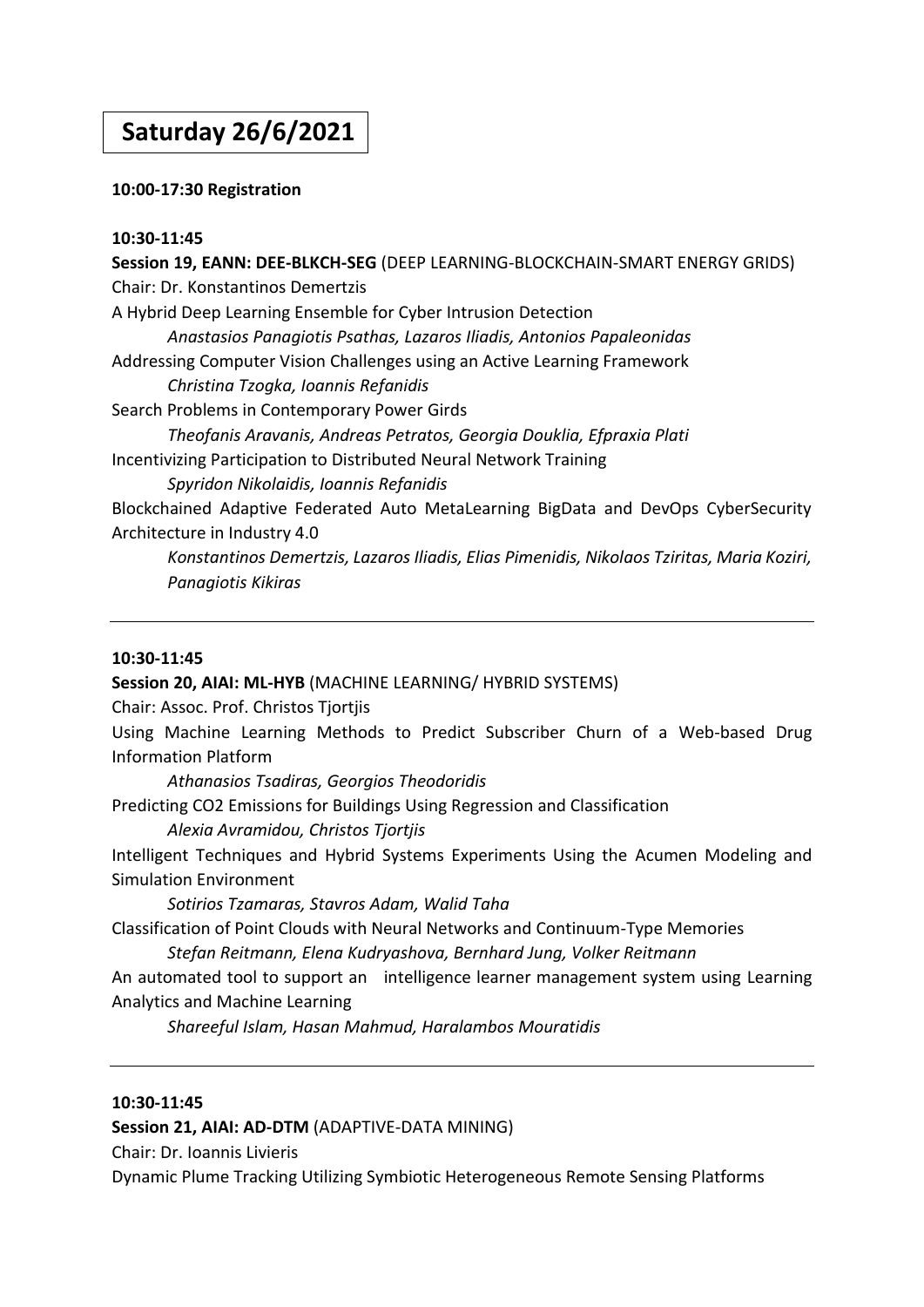*Iakovos Michailidis, Athanasios Kapoutsis, Elias Kosmatopoulos, Yannis Boutalis* Self-organizing maps for optimized robotic trajectory planning applied to surface coating *Maria Tzinava, Konstantinos Delibasis, Spyros Kamnis*

Regression Predictive Model to analyze Big Data Analytics in Supply Chain Management *Elena Puica*

If Only I Would Have Done That...': A Controlled Adaptive Network Model for Learning by Counterfactual Thinking

*Raj Bhalwankar, Jan Treur* 

A Multi-View Clustering Approach for Analysis of Streaming Data *Vishnu Manasa Devagiri, Veselka Boeva, Shahrooz Abghari*

## **10:30-11:15**

**Session 22, Workshop: DAAI** (Defense Applications of AI) / **Discussion Forum / Open Session**

## **Co-Organized together with European Defense Agency**

Chair: Dr. Giorgos Dimitriou

EDA Action plan presentation Panagiotis Kikiras, European Defence Agency

## **11:15-12:00**

**Session 23, Workshop: DAAI** (Defense Applications of AI) / **Discussion Forum / Open Session**

## **Co-Organized together with European Defense Agency**

Chair: Dr. Giorgos Dimitriou

Research on AI-based capabilities for the European Border and Coast Guard Darek Saunders, Head of the Border Security Observatory - FRONTEX

## **12:00-13:30**

## **Session 24, TUTORIAL 2 - ANDIM**

"Anomaly Detection in Images"

Chair: Prof. Ilias Maglogiannis

## Tutor: **Prof. Giacomo Boracchi**

Politecnico di Milano, Italy

## **12:00-13:00**

## Session 25, EANN: DEE\_CON (DEEP-CONVOLUTIONAL)

Chair: Prof. Ioannis Refanidis

Repeatable functionalities in complex layers of formal neurons *Leon Bobrowski, Tomasz Łukaszuk*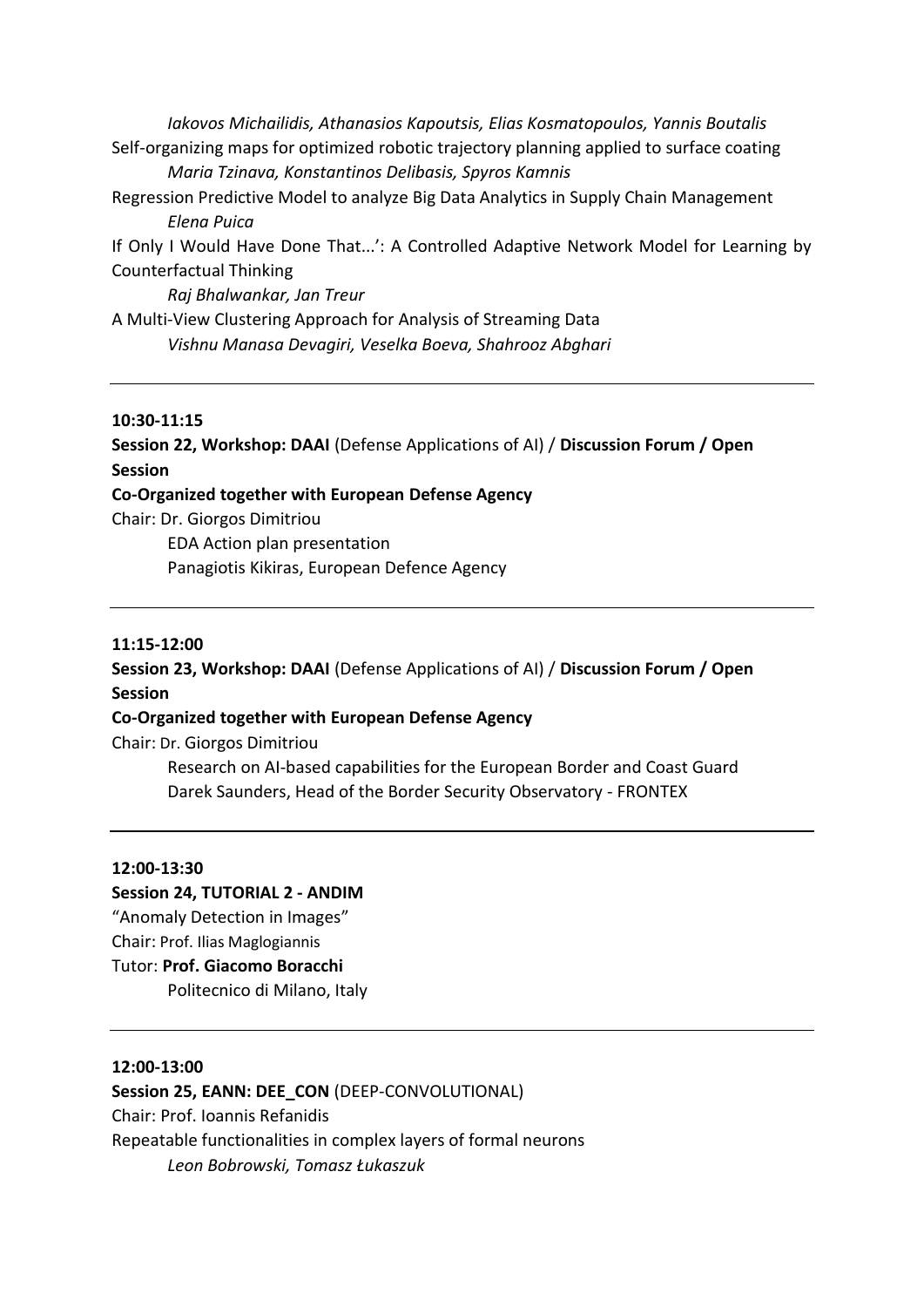Data Fusion for Deep Learning on Transport Mode Detection: A Case Study

Hugues Moreau, Andrea Vassilev, Liming Chen

Toward an augmented and explainable machine learning approach for classification of defective nanomaterial patches

*Cosimo Ieracitano, Nadia Mammone, Annunziata Paviglianiti, Francesco Carlo Morabito*

Using Artificial Neural Network to Provide Realistic Lifting Capacity in the Mobile Crane Simulation

*Simon Roysson, Taufik Akbar Sitompul, Rikard Lindell*

#### **12:00-13:15**

#### **Session 26, AIAI: NAT\_LA** (NATURAL LANGUAGE)

Chair: Prof. Elias Pimenidis

A comparative assessment of state-of-the-art methods for multilingual unsupervised keyphrase extraction

*Nikolaos Giarelis, Nikos Kanakaris, Nikos Karacapilidis*

Machine Learning Meets Natural Language Processing - The story so far

*Nikolaos-Ioannis Galanis, Panagiotis Vafiadis, Kostas-Gkouram Mirzaev, George Papakostas*

Robust Pose Estimation Based on Maximum Correntropy Criterion

*Qian Zhang, Badong Chen*

CEA-TM: A Customer Experience Analysis framework based on Contextual-aware Topic Modeling approach

*Ariona Shashaj, Davide Stirparo, Mohammad Kazemi*

SemAI: A Novel Approach for Achieving Enhanced Semantic Interoperability in Public Policies *George Manias, Athanasios Kiourtis, Argyro Mavrogiorgou, Dimosthenis Kyriazis*

#### **12:00-13:15**

**Session 27, AIAI: ML-IoT** (MACHINE LEARNING - INTERNET OF THINGS) Chair: Asst. Prof. Athanasios Tsadiras Verification of Size Invariance in DNN Activations using Concept Embeddings *Gesina Schwalbe* A Comparative Study of Embedded Feature Selection Methods on Microarray data *Hind Hamla, Khadoudja Ghanem* BEMS in the Era of Internet of Energy: A Review *Asimina Dimara, Christos-Nikolaos Anagnostopoulos, Konstantinos Kotis, Stelios Krinidis, Dimitrios Tzovaras* Cyber Supply Chain Threat Analysis and Prediction using Machine Learning and Ontology *Shareeful Islam, Abel Yeboah-Ofori, Umar Ismail, Haralambos Mouratidis, Spyridon Papastergiou*

"SAVE" – an Integrated Approach of Personal and Home Safety for Active Assisted Living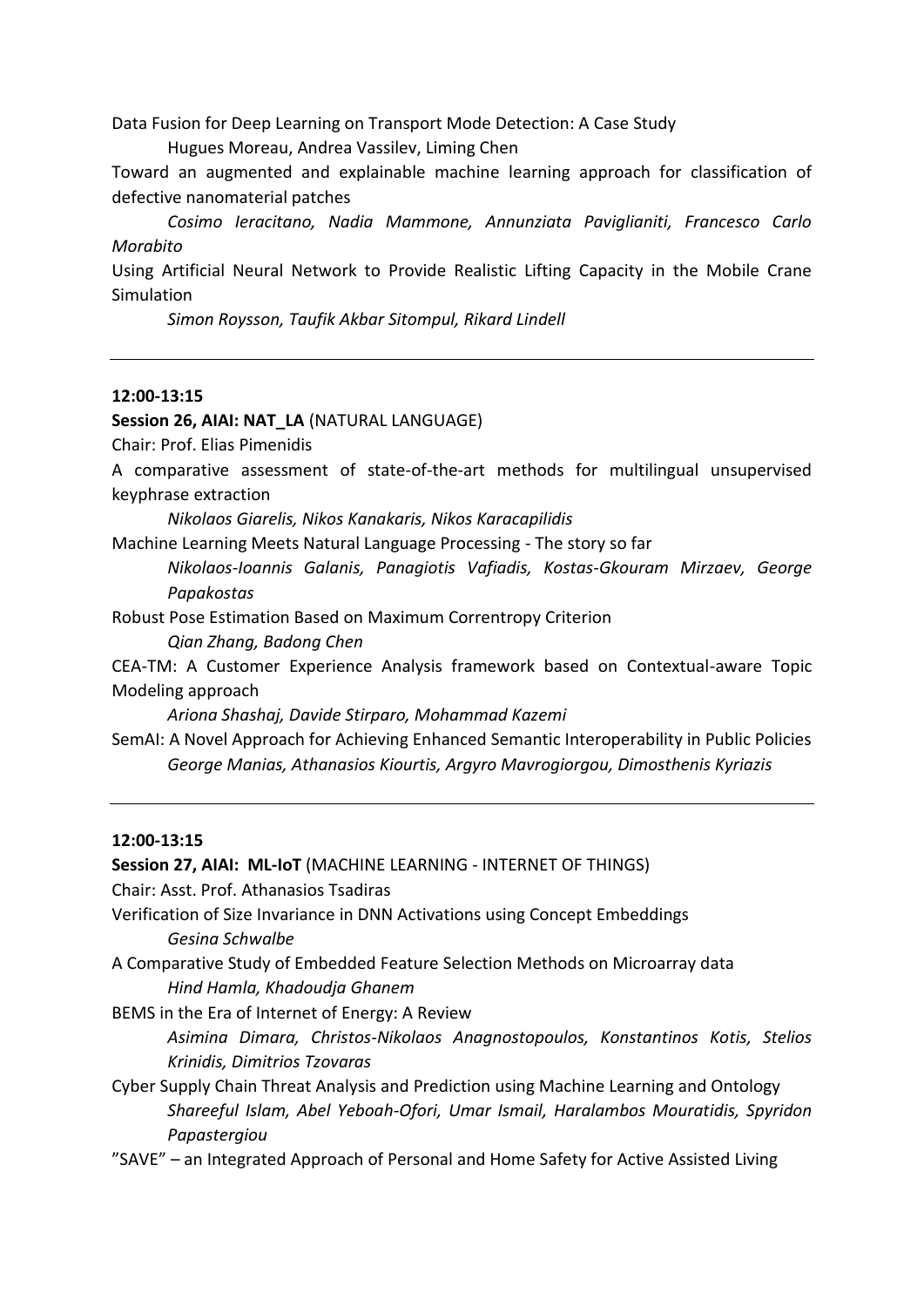*Sorin-Aurel Moraru, Adrian Alexandru Mosoi, Dominic Mircea Kristaly, Florin Sandu, Dan Floroian, Delia Elisabeta Ungureanu, Liviu Marian Perniu*

#### **12:00-13:15**

**Session 28, Workshop: MHDW\_I** (Mining Humanistic Data Workshop I) Chair: Asst. Prof. Andreas Kanavos Movie Recommendation System based on Character Graph Embeddings *Agisilaos Kounelis, Pantelis Vikatos, Christos Makris* Privacy-Preserving Text Labelling Through Crowdsourcing *Giannis Haralabopoulos, Mercedes Torres Torres, Ioannis Anagnostopoulos, Derek Mcauley* Forecasting Air Flight Delays and Enabling Smart Airport Services in Apache Spark *Gerasimos Vonitsanos, Theodor Panagiotakopoulos, Andreas Kanavos, Athanasios Tsakalidis* Visitor behavior analysis for an ancient Greek technology exhibition *Dimitrios Kosmopoulos, Kali Tzortzi* Recognition of epidemic cases in social web texts *Apostolos Antonakakis, Eleftherios Alexiou, Nemanja Jevtic, Georgios Sideras, Eftichia Farmaki, Sofronia Foutsitzi, Katia Lida Kermanidis*

## **12:00-13:30**

**Session 29, Workshop: DARE** (Distributed AI for Resource-Constrained Platforms) / **Discussion Forum / Open Session**

Chair: Dr. Giorgos Dimitriou

AI in Security and Defence, Moderated Round table

#### **13:30-14:30**

**Session 30, Plenary 3:** "Is "Big Tech" Becoming the "Big Tobacco" of Artificial Intelligence?" Chair: Prof. Lazaros Iliadis

#### **Keynote Speaker: John Macintyre**

Pro Vice Chancellor at the University of Sunderland, United Kingdom

#### **15:30-16:30**

**Session 31, Plenary 4: "**Human-Centered Computer Vision: Core Components and Applications"

Chair: Prof. Ilias Maglogiannis

## **Keynote Speaker: Antonis Argyros**

Professor and Chair, Computer Science Department, University of Crete, Greece Researcher, Foundation for Research and Technology – Hellas (FORTH)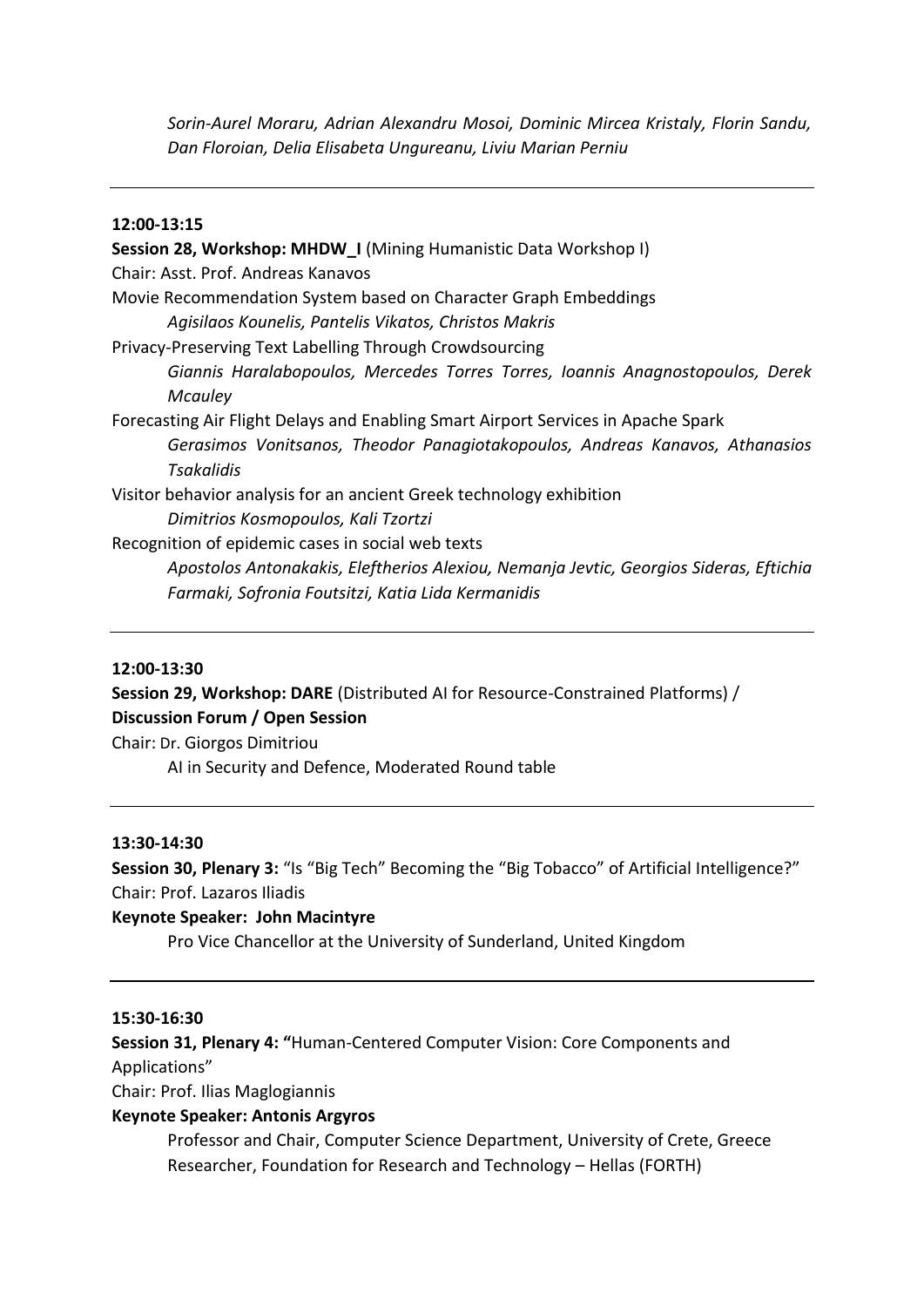#### **16:30-17:45**

**Session 32, EANN: DEE-CLA-FZ** (DEEP LEARNING-CLASSIFICATION-FUZZY) Chair: Assoc. Prof. Dimitrios Kosmopoulos **EANN** # 41, 38, 14, 19, 17 Face Detection with YOLO on Edge *Adamu Ali-Gombe, Eyad Elyan, Carlos Francisco Moreno-Garc ́ıa, Johan Zwiegelaar* Fuzzy Approach to Identity Resolution *Asif Nawaz, Hassan Kazemian* Anomaly Detection by Robust Feature Reconstruction *Ron Triepels Theofanis Aravanis, Andreas Petratos, Georgia Douklia, Efpraxia Plati* Squeeze-and-Threshold based quantization for Low-Precision Neural Networks *Binyi Wu, Bernd Waschneck, Christian Mayr* Efficient Realistic Data Generation Framework leveraging Deep Learning-based Human Digitization *Charalampos Symeonidis, Paraskevi Nousi, Pavlos Tosidis, Konstantinos Tsampazis, Nikolaos Passalis, Anastasios Tefas, Nikos Nikolaidis*

#### **16:30-17:45**

**Session 33, AIAI: DL-BLC** (DEEP LEARNING - BLOCKCHAIN)

Chair: Assoc. Prof. Vangelis Metsis

Improved Biomedical Entity Recognition via longer context modelling

*Nikolaos Stylianou, Panagiotis Kosmoliaptsis, Ioannis Vlahavas*

ebioMelDB: Multi-modal database for melanoma and its application on estimating patient prognosis

*Aigli Korfiati, Giorgos Livanos, Christos Konstantinou, Sophia Georgiou, George Sakellaropoulos*

Federated Blockchained Supply Chain Management: A CyberSecurity and Privacy Framework *Konstantinos Demertzis, Lazaros Iliadis, Elias Pimenidis, Nikolaos Tziritas, Maria Koziri, Panagiotis Kikiras, Michael Tonkin*

Learning Sentiment-aware Trading Strategies for Bitcoin leveraging Deep Learning-based Financial News Analysis

*Nikolaos Passalis, Solon Seficha, Avraam Tsantekidis, Anastasios Tefas* Analysis and Prediction for House Sales Price Using a Hybrid Machine Learning Approach

*S. M. Soliman Hossain, Jyoti Rawat, Doina Logofatu*

## **16:30-17:45**

**Session 34, Workshop: EEAI** (Energy Efficiency and Artificial Intelligence) Chair: Dr. Stelios Krinidis, Dr. Dimitrios Tzovaras, Prof. Jasminko Novak Semantic modeling of trustworthy IoT entities in energy-efficient cultural spaces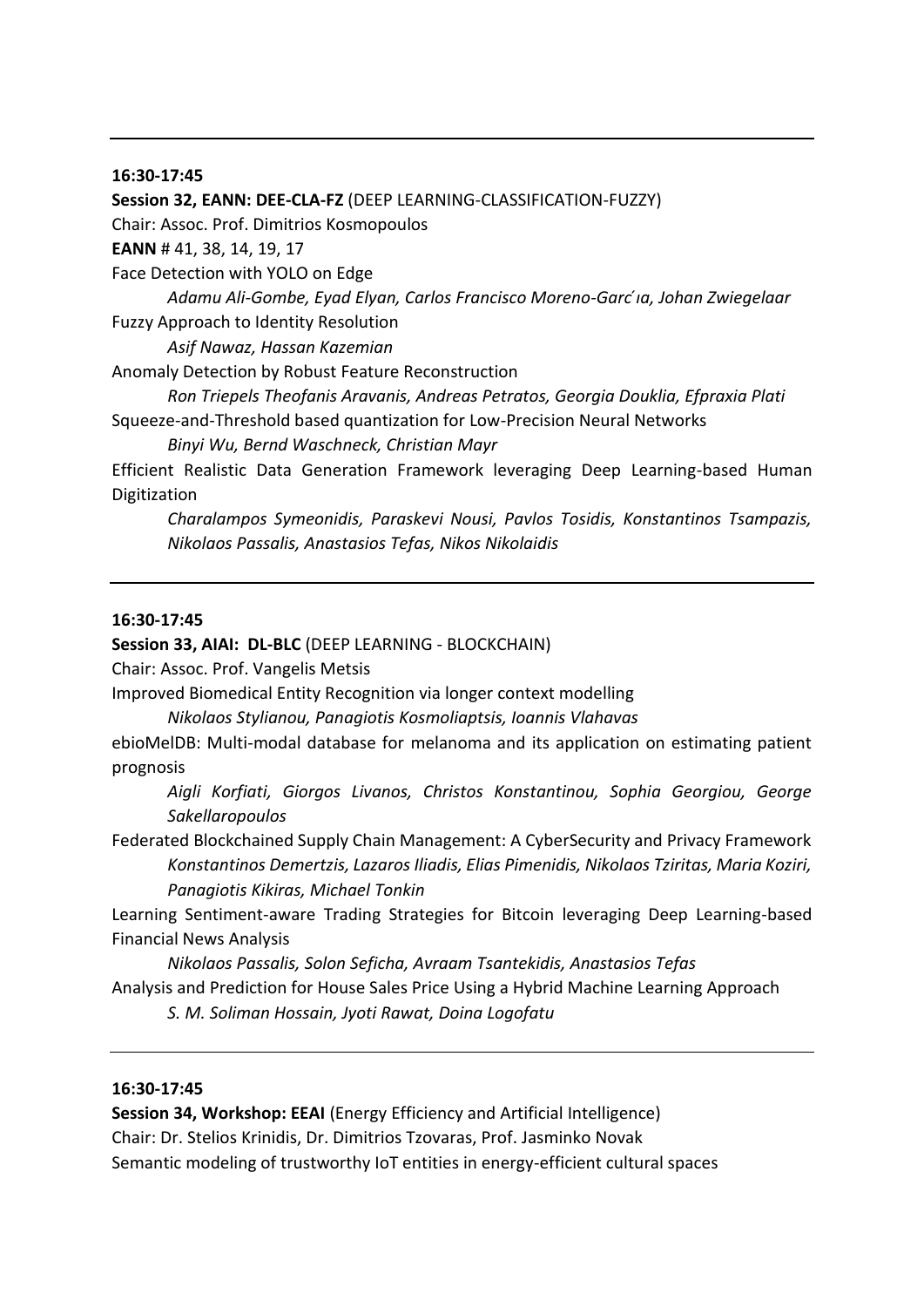*Konstantina Zachila, Konstantinos Kotis, Asimina Dimara, Stamatia Ladikou, Christos-Nikolaos Anagnostopoulos* 

Short Term Net Imbalance Volume Forecasting through Machine and Deep Learning: A UK case study

*Elpiniki Makri, John Koskinas, Apostolos Tsolakis, Dimosthenis Ioannidis, Dimitrios Tzovaras*

Explainable needn't be (much) less accurate: evaluating an explainable AI dashboard for energy forecasting

*Ana Grimaldo, Jasminko Novak*

Improving Energy Efficiency in Tertiary Buildings through user-driven Recommendations delivered on optimal Micro-moments

*Apostolos C. Tsolakis, George Tsakirakis, Vasileios G. Vasilopoulos, Konstantinos Peppas, Charisios Zafeiris, Iordanis Makaratzis, Ana Grimaldo, Stelios Krinidis, Jasminko Novak, George Bravos, Dimitrios Tzovaras* 

A Recommendation Specific Human Activity Recognition Dataset with Mobile Device's Sensor Data

*Alexandros Vrochidis, Vasileios G. Vasilopoulos, Konstantinos Peppas, Valia Dimaridou, Iordanis Makaratzis, Apostolos C. Tsolakis, Stelios Krinidis, Dimitrios Tzovaras*

#### **16:30-17:30**

#### **Session 35, Workshop: DAAI** (Defense Applications of AI)

Chair: Prof. Lazaros Iliadis

- On the potential of SDN enabled network deployment in tactical environments *Georgios Lazaridis, Kostas Papachristou, Anastasios Drosou, Dimosthenis Ioannidis, Periklis Chatzimisios, Dimitrios Tzovaras*
- A Lipschitz Shapley Explainable Defense Methodology Against Adversarial Attacks *Konstantinos Demertzis, Panagiotis Kikiras, Lazaros Iliadis*
- A Multimodal AI-leveraged Counter-UAV Framework for Diverse Environments *Eleni Diamantidou, Antonios Lalas, Konstantinos Votis, Dimitrios Tzovaras*
- Cyber-attack detection and trust management toolkit for defence-related microgrids *Charalampos - Rafail Medentzidis, Thanasis Kotsiopoulos, Vasileios Vellikis, Dimosthenis Ioannidis, Dimitrios Tzovaras, Panagiotis Sarigiannidis*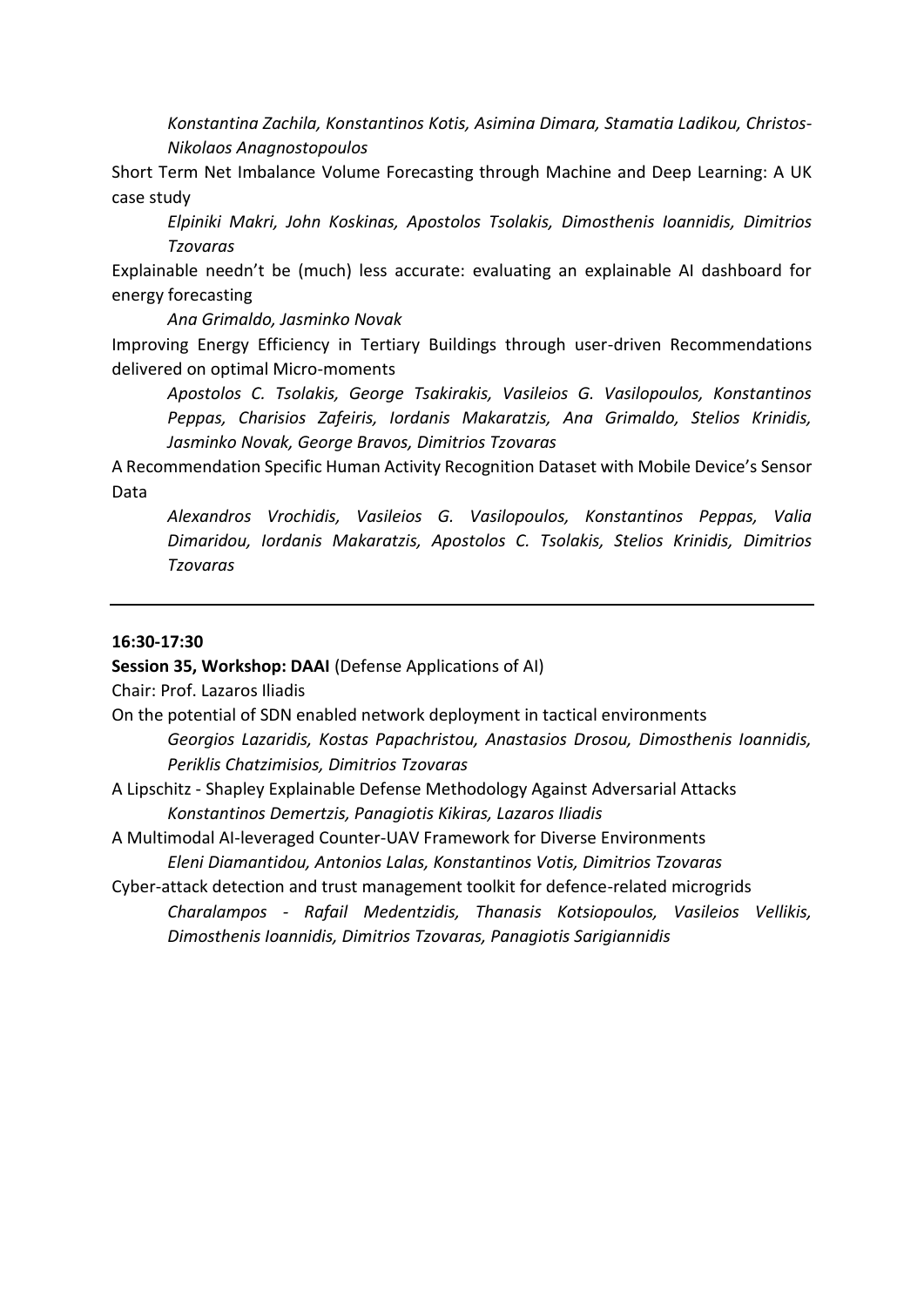## **Sunday 27/6/2021**

## **10:00-18:00 Registration**

## **10:30-11:30**

**Session 36, Plenary 5:**" How can Artificial Intelligence efficiently support Sustainable Development?" Chair: Prof. Ilias Maglogiannis **Keynote Speaker:** Eunika Mercier-Laurent Université de Reims Champagne-Ardenne, CReSTIC/MODECO

## **11:30-12:45**

**Session 37, EANN: DEE – ADV-FUZZY** (DEEP LEARNING – ADVERSARIAL-FUZZ) Chair: Prof. Hassan Kazemian Deep Learning for Water Quality Classification in Water Distribution Networks *Essa Q. Shahra, Wenyan Wu, Shadi Basurra, Stamatia Rizou*  Face Spoof Detection: An Experimental Framework *Faseela Abdullakutty, Eyad Elyan, Pamela Johnston* Automatic Facial Expression Neutralisation Using Generative Adversarial Network *Wiem Grina, Ali Douik* Early prediction of COVID-19 onset by fuzzy-neuro inference *Mario Malcangi* Creating Ensembles of Generative Adversarial Network Discriminators for One-class Classification

*Mihai Ermaliuc, Daniel Stamate, George Magoulas, Ida Pu* 

## **11:30-12:45**

**Session 38, AIAI: ML-BIC** (MACHINE (DEEP) LEARNING-BRAIN INSPIRED COMPUTING) Chair: Prof. Will Serrano System-wide anomaly detection of industrial control systems via deep learning and correlation analysis Gordon Haylett, Zahra Jadidi, Kien Nguyen Thanh PQ-HDC: Projection-based Quantization Scheme for Flexible and Efficient Hyperdimensional Computing *Chi-Tse Huang, Cheng-Yang Chang, YUCHUAN CHUANG, An-Yeu Wu* Scalable NPairLoss-based Deep-ECG for ECG Verification *Yu-Shan Tai, Yi-Ta Chen, An-Yeu Wu* Hyperdimensional Computing with Learnable Projection for User Adaptation Framework

*Yu-Ren Hsiao, YUCHUAN CHUANG, Cheng-Yang Chang, An-Yeu (Andy) Wu*

An Approach Utilizing Linguistic Features for Fake News Detection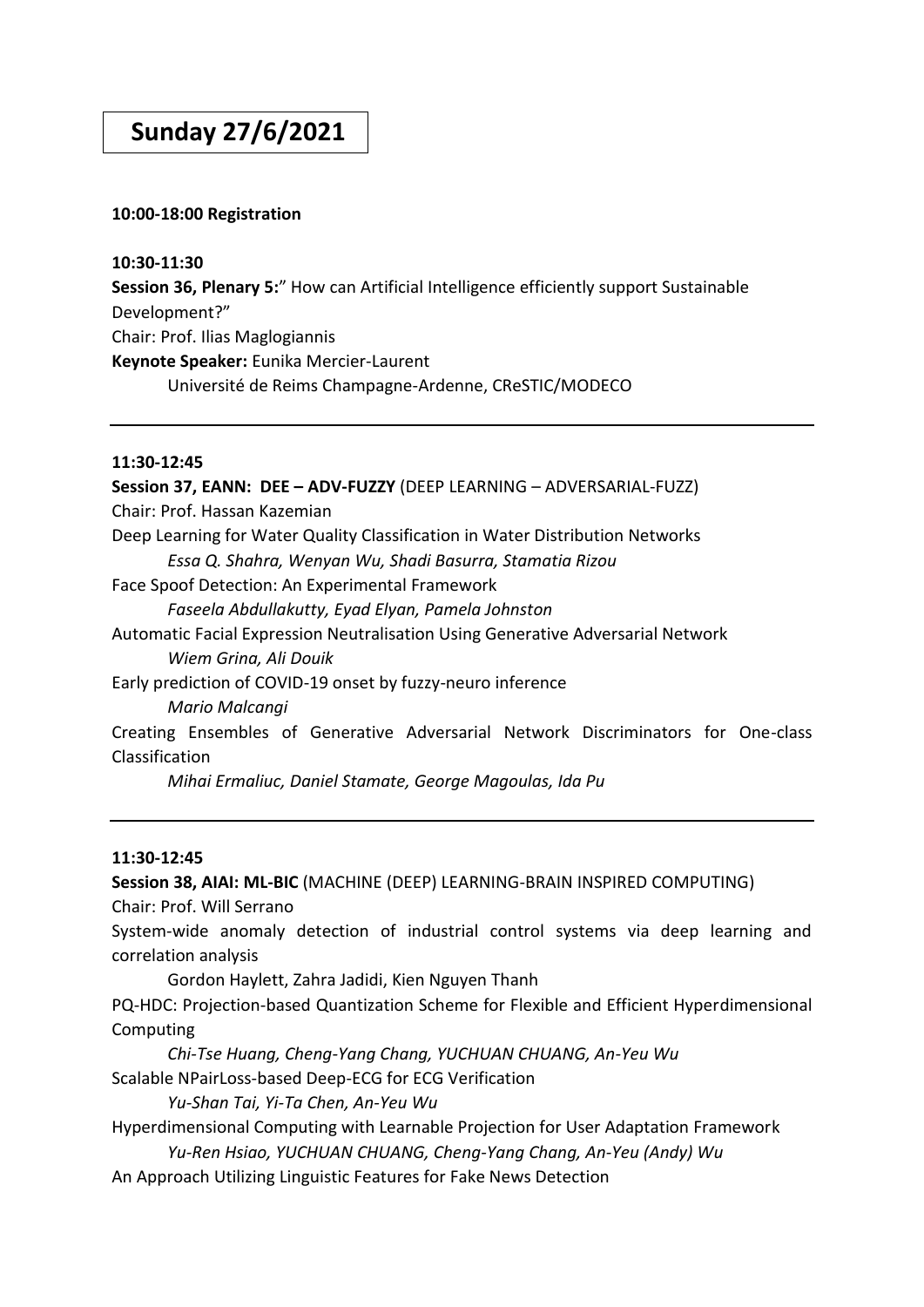### **11:30-12:30**

**Session 39, AIAI: DL-CON III** (DEEP LEARNING CONVOLUTIONAL\_III)

Chair: Assoc. Prof. Christos Makris

An autoencoder convolutional neural network framework for Sarcopenia detection based on multi-frame ultrasound image slices

*Emmanuel Pintelas, Ioannis Livieris, Nikolaos Barotsis, George Panayiotakis, Panagiotis Pintelas*

A Computational Model for the Second-Order Adaptive Causal Relationships between Anxiety, Stress and Physical Exercise

*Lars Rass, Jan Treur*

Improving the flexibility of production scheduling in flat steel production through standard and AI-based approaches: challenges and perspectives

*Vincenzo Iannino, Valentina Colla, Alessandro Maddaloni, Jens Brandenburger, Ahmad Rajabi, Andreas Wolff, Joaquin Ordieres, Miguel Gutierrez, Erwin Sirovnik, Dirk Mueller, Christoph Schirm*

Efficient Approaches for Density-Based Spatial Clustering of Applications with Noise (short) *Pretom Kumar Saha, Doina Logofatu* 

#### **11:30-12:30**

**Session 40, Workshop: MHDW\_II** (Mining Humanistic Data Workshop II)

Chair: Assoc. Prof. Katia Lida Kermanidis

Self-supervised approach for Urban Tree Recognition on Aerial Images

*Lakshmi Babu Saheer, Mohamed Shahawy*

Community Detection Algorithms for Cultural and Natural Heritage Data in Social Networks *Andreas Kanavos, Maria Trigka, Elias Dritsas, Gerasimos Vonitsanos, Phivos Mylonas*

Active Bagging Ensemble Selection

*Vangjel Kazllarof, Sotiris Kotsiantis*

Applying Machine Learning to Predict Whether Learners will Start a MOOC after Initial Registration

*Theodor Panagiotakopoulos, Sotiris Kotsiantis, Spiros Borotis, Fotis Lazarinis, Achilles Kameas*

#### **13:00-14:00**

**Session 41, Plenary 6: "**Deep learning and Kernel Machines"

Chair: Prof. Eunika Mercier-Laurent

## **Keynote Speaker: Prof. Dr.ir. Johan Suykens**

KU Leuven, ESAT-Stadius and Leuven AI Institute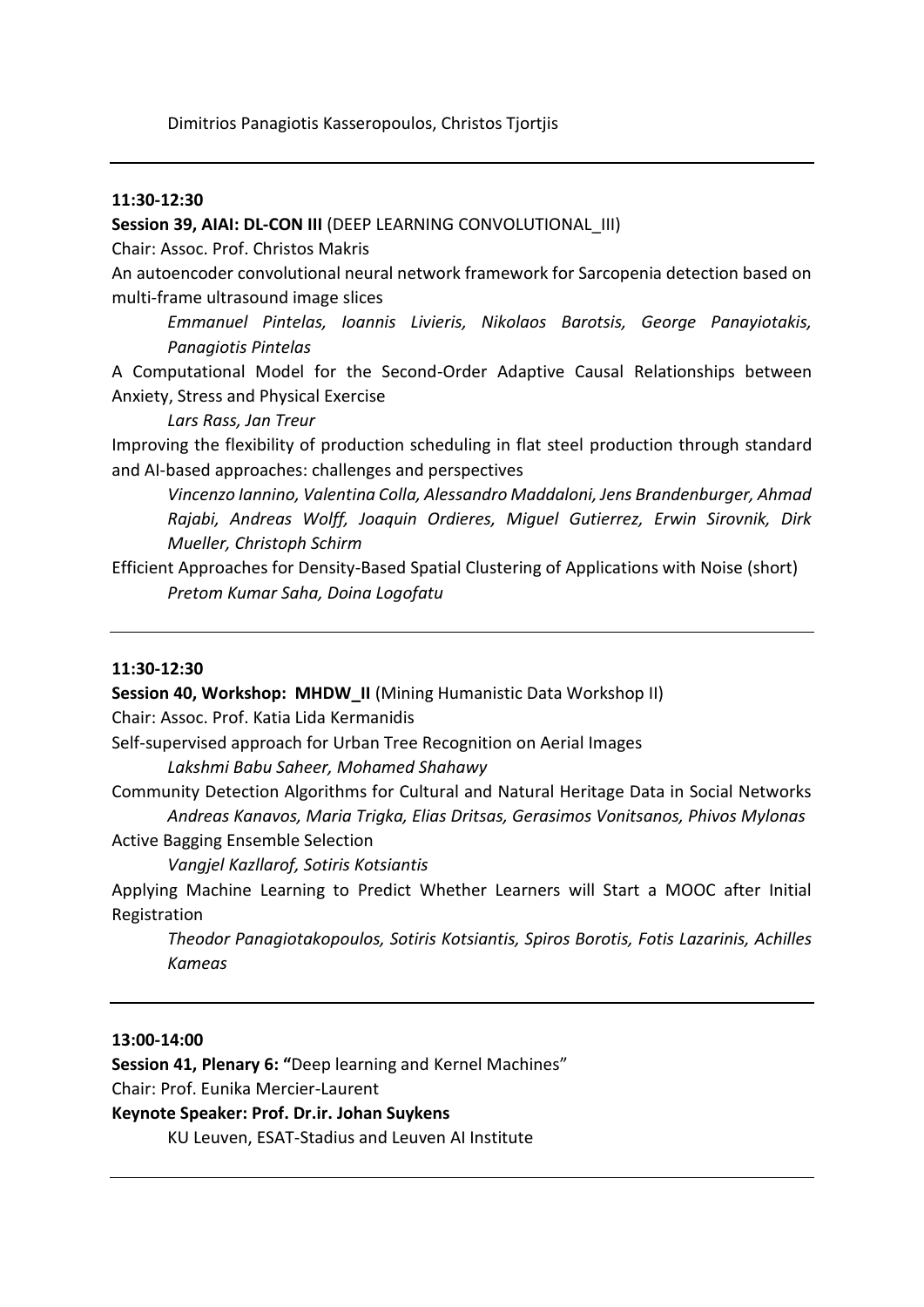#### **14:00-15:15**

**Session 42, EANN: DEE-FUZZ** (DEEP LEARNING-FUZZY) Chair: Assoc. Prof. Christos Makris Deep Neural Networks for Indoor Geomagnetic Field Fingerprinting with Regression Approach *Mahdi Abid, Grégoire Lefebvre* Drilling Operations Classification Utilizing Data Fusion and Machine Learning Techniques *Marzieh Zare, Jussi-Pekka Lehtinen, Hesam Jafarian, Ari Visa, Liisa Aha* Impact of Classifiers to Drift Detection Method: A comparison *Angelos Angelopoulos, Anastasios Giannopoulos, Nikolaos Kapsalis, Sotirios Spantideas, Lambros Sarakis, Stamatis Voliotis, Panagiotis Trakadas* Recommender systems algorithm selection using machine learning *Nikolaos Polatidis, Stelios Kapetanakis, Elias Pimenidis*

A Novel CNN-LSTM Hybrid Architecture for the Recognition of Human Activities *Sofia Stylianou-Nikolaidou, Ioannis Vernikos, Eirini Mathe, Evaggelos Spyrou, Phivos Mylonas* 

#### **14:00-15:15**

#### **Session 43, AIAI: DEE-FZ** (DEEP LEARNING-Fuzzy)

Chair: Prof. Kostas Delibasis

Intuitionistic Fuzzy Neural Network for Time Series Forecasting - The Case of Metal Prices *Petr Hajek, Vladimir Olej, Wojciech Froelich, Josef Novotny*

Artificial Intelligence in Music Composition

*Mincer Alaeddine, Anthony Tannoury*

An Effective Loss Function for Generating 3D Models from Single 2D Image without Rendering *Nikola Zubić, Pietro Liò*

Neural Network Compression Through Shunt Connections and Knowledge Distillation for Semantic Segmentation Problems

*Bernhard Haas, Alexander Wendt, Axel Jantsch, Matthias Wess*

Event-Detection Deep Neural Network for OTDR Trace Analysis\*\*

*Davide Rutigliano, Giacomo Boracchi, Pietro Invernizzi, Enrico Sozio, Cesare Alippi, Stefano Binetti*

*\*\*EANN 2021 Paper*

#### **14:00-15:00**

#### **Session 44, AIAI: DTM-ML** (DATA MINING-MACHINE LEARNING)

Chair: Asst. Prof. Sotiris Kotsiantis

BIBLIOBICLUSTER: A bicluster algorithm for Bibliometrics

*Gloria Gheno*

Topic identification via human interpretation of word clouds: The case of Instagram hashtags *Stamatios Giannoulakis, Nicolas Tsapatsoulis*

The Generative Adversarial Random Neural Network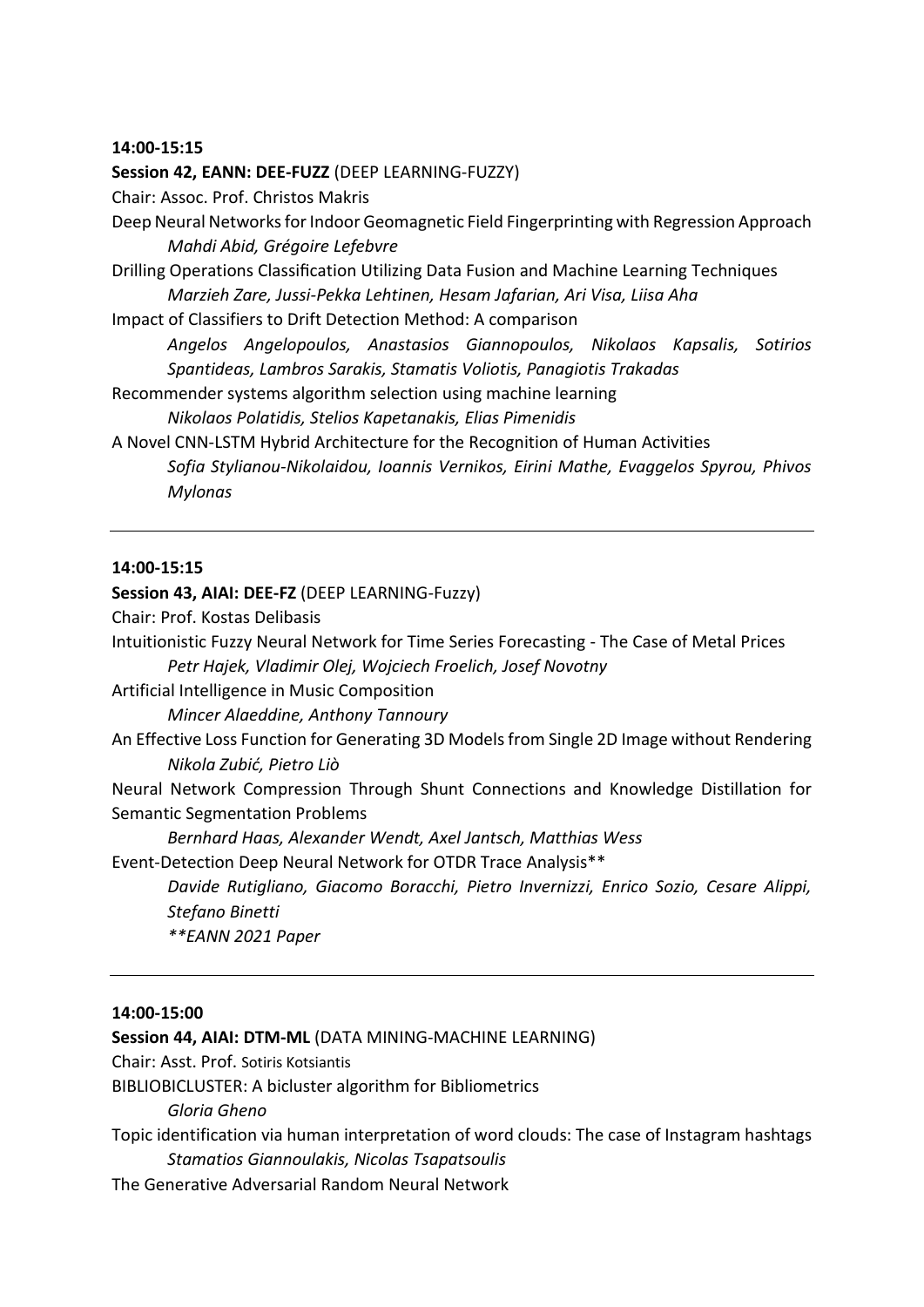## *Will Serrano* Validation and Verification for Data Marketplaces *Will Serrano*

## **16:15-17:15**

**Session 45, Plenary 7:** "Unveiling Recurrent Neural Networks – What Do They Actually Learn and How?"

Chair: Prof. Johan Suykens

## **Keynote Speaker: Prof. Peter Tino**

School of Computer Science, University of Birmingham, UK

#### **17:15-18:45**

## **Session 46, TUTORIAL 3: MM\_HUB**

"Modern methods and tools for human biosignal analysis"

Chair: Prof. Ilias Maglogiannis

#### Tutor: **Prof. Vangelis Metsis**

Texas State University, USA

#### **17:15-18:15**

**Session 47, Workshop: 5G-PINE III** (5G – Putting Intelligence to the Network Edge III) **INDUSTRY/AI 5G TECHNOLOGY** Organization by the Hellenic Telecommunications

Organization Research Group

Chair: Dr. Ioannis Chochliouros

A Novel Architectural Approach for the Provision of Scalable and Automated Network Slice Management, in 5G and Beyond

Ioannis Chochliouros, Slawomir Kuklinski, Lechoslaw Tomaszewski, Christos Verikoukis, Anastasia Spiliopoulou, Alexandros Kostopoulos, Robert Kołakowski

The Challenge of Security Breaches in the Era of 5G Networking

*Maria Belesioti, Jorge Carapinha, Rodoula Makri, Ioannis Chochliouros*

Power Control in 5G Heterogeneous Cells considering User Demands using Deep Reinforcement Learning

*Anastasios Giannopoulos, Sotirios Spantideas, Christos Tsinos, Panagiotis Trakadas* A prototype 5G/IoT implementation for transforming a legacy facility to a Smart Factory *Panagiotis Papaioannou, Nikolaos Tzanis, Christos Tranoris, Spyros Denazis, Alexios Birbas*

## **17:45-18:45**

**Session 48, EANN: ML-SENT** (MACHINE LEARNING-SENTIMENT ANALYSIS) Chair: Prof. Elias Pimenidis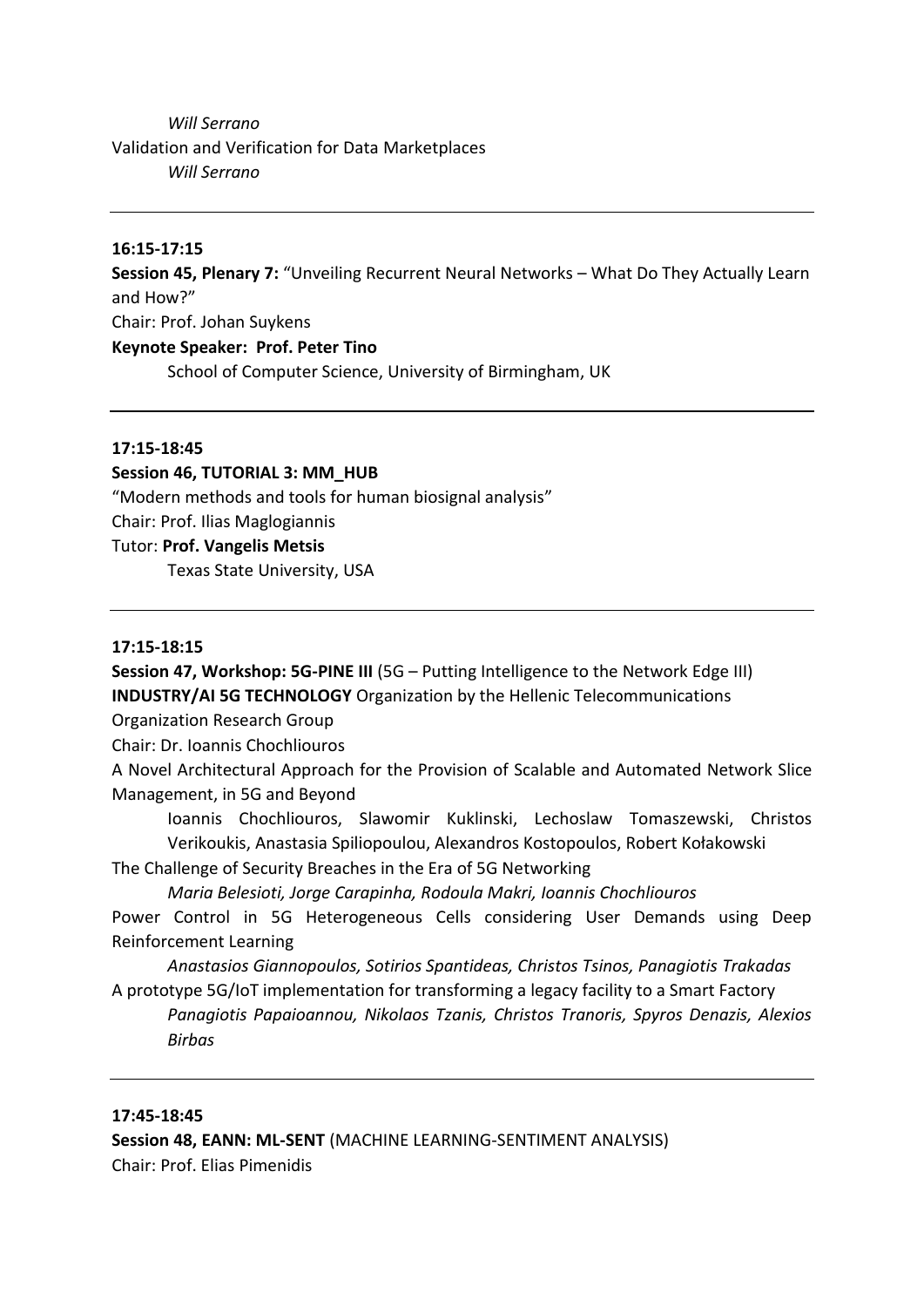Improving the Diagnosis of Breast Cancer by Combining Visual and Semantic Feature **Descriptors** 

*George Apostolopoulos, Athanasios Koutras, Dionysios Anyfantis, Ioanna Christoyianni, Evangelos Dermatas*

Contaminated Soil Detection: A proposal using Machine Learning with Hyperspectral imaging *Fernando Henrique Oliveira Duarte, Gustavo Pessin, Rosa Elvira Correa Pabón, Jefferson Souza* 

Predicting Stock Price Movement using Financial News Sentiment *Jiaying Gong, Bradley Paye, Gregory Kadlec, Hoda Eldardiry*  Inverse Kinematics via a Network Ensemble and Learning Method

*Joshua Ramayrat, Teng-Sheng Moh* 

#### **17:45-18:45**

**Session 49, AIAI: ML-DL** (MACHINE-DEEP LEARNING) Chair: Prof. Doina Logofatou Cross-lingual Approaches for Task-specific Dialogue ActRecognition *Jiří Martínek, Christophe Cerisara, Pavel Kral, Ladislav Lenc* Collaborative Edge-Cloud Computing for Personalized Fall *Anne Ngu, Shaun Coyne, Priyanka Srinivas, Vangelis Metsis* A Survey of Methods for Detection and Correction of Noisy Labels in Time Series Data *Gentry Atkinson, Vangelis Metsis* Deep Learning and AI for Optimization in 5G Technology *Mahnaz Olfati, Kiran Parma*

## **17:15-18:30**

**Session 50, Workshop: EEAI** (Energy Efficiency and Artificial Intelligence) / **Discussion Forum / Open Session**

Chair: Dr. Stelios Krinidis, Dr. Apostolos Tsolakis & Prof. Jasminko Novak

17:15-17:25 - Dr. Stelios Krinidis, Presentation of the SIT4Energy project

- 17:25-17:50 Prof. Jasminko Novak, Intelligent Energy Management Tools for Prosumer **Scenarios**
- 17:50-18:10 Dr. Siranush Akarmazyan, Improved customer experience via intelligent mobile applications
- 18:10-18:30 Round table discussion

**19:00-19:15 Closing Session**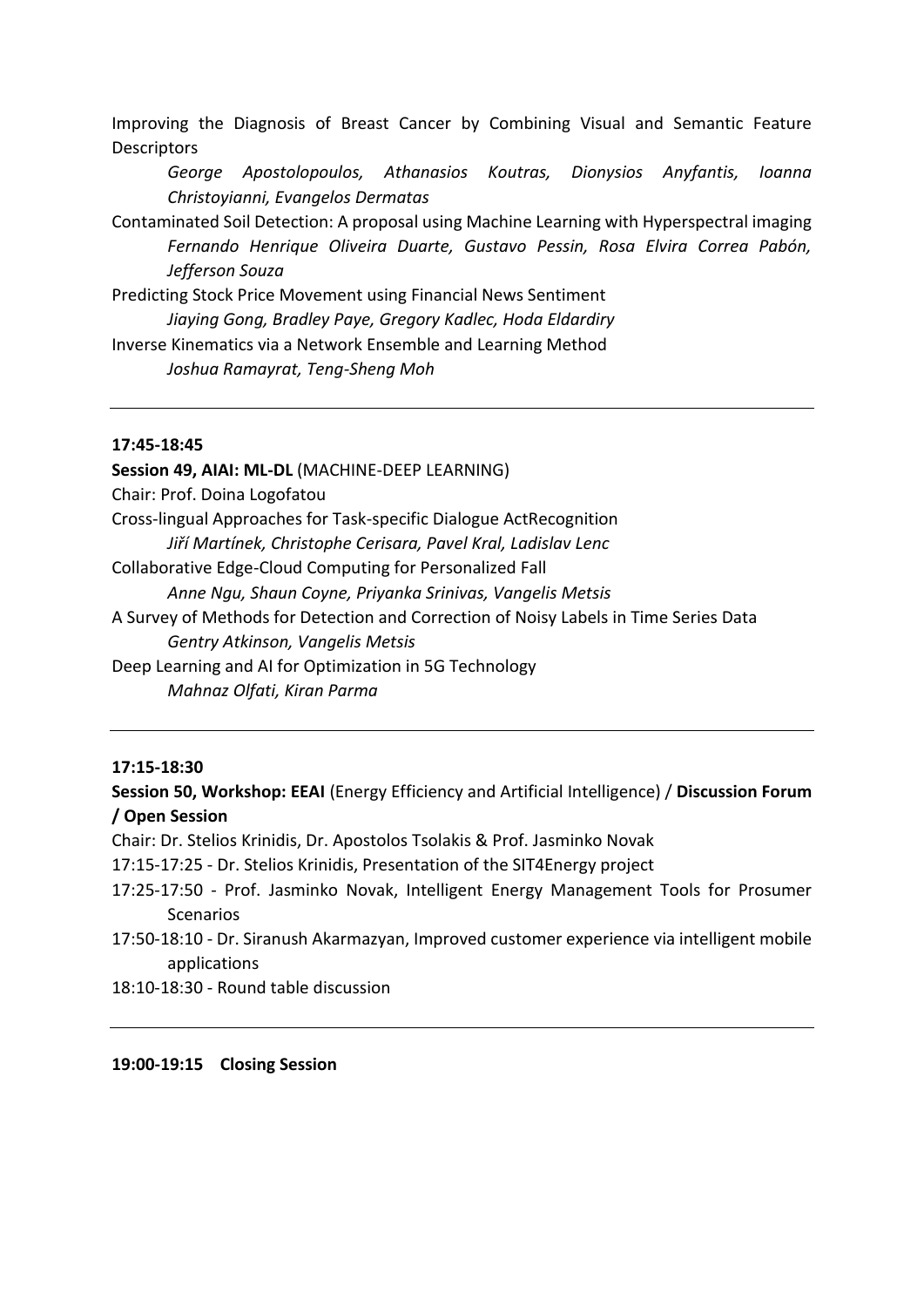## **Webex Events Platform Access Links**

**Plenaries, Keynotes, Tutorials, and Invited Workshops**  Sessions: 1, 7, 18, 24, 30, 31, 36, 41, 45 & 46 (all Open Access) 22<sup>nd</sup> EANN / 17<sup>th</sup> [AIAI 2021, Open Plenaries & Tutorials Room](https://eann-aiai.webex.com/eann-aiai/onstage/g.php?MTID=e8c9e987c1c4801571779864599ae2ae8)

## **22nd EANN 2021 Technical Sessions**

Sessions: 2, 11, 15, 19, 25, 32, 37, 42 & 48 22nd EANN / 17th [AIAI 2021, Room A](https://eann-aiai.webex.com/eann-aiai/onstage/g.php?MTID=e47a7bd4f4f0a80f09321816145f4ffdb)

## **17th AIAI 2021 Technical Sessions**

Sessions: 3, 8, 12, 20, 26, 33, 38, 43 & 49 22nd EANN / 17th [AIAI 2021, Room B](https://eann-aiai.webex.com/eann-aiai/onstage/g.php?MTID=e425b04b8bc213ff2a28643adcc21a716)

Sessions: 21, 27, 39 & 44 22nd EANN / 17th [AIAI 2021, Room C](https://eann-aiai.webex.com/eann-aiai/onstage/g.php?MTID=e8daeb4d820e8a43558e77afbd1c1baaf)

## **Technical Workshops**

**5G-PINE 2021, 22<sup>nd</sup> EANN / 17<sup>th</sup> [AIAI 2021, Workshops Room A](https://eann-aiai.webex.com/eann-aiai/onstage/g.php?MTID=eb1547198a0a184f53a9a23ee72d76de1)** 

6th Workshop on "5G – Putting Intelligence to the Network Edge" Sessions: 13, 16 & 47

## **AI – BIO 2021,** 22nd EANN / 17th [AIAI 2021, Workshops Room B](https://eann-aiai.webex.com/eann-aiai/onstage/g.php?MTID=ec4fb5dc2cf0bcc14beeecccf10fc7acd)

Artificial Intelligence in Biomedical Engineering and Informatics Session: 17

## **DAAI 2021, 22<sup>nd</sup> EANN / 17<sup>th</sup> [AIAI 2021, Workshops Room B](https://eann-aiai.webex.com/eann-aiai/onstage/g.php?MTID=ec4fb5dc2cf0bcc14beeecccf10fc7acd)**

Defense Applications of AI Session: 35

## **DARE 2021, 22<sup>nd</sup> EANN / 17<sup>th</sup> [AIAI 2021, Workshops Room A](https://eann-aiai.webex.com/eann-aiai/onstage/g.php?MTID=eb1547198a0a184f53a9a23ee72d76de1)**

Distributed AI for Resource-Constrained Platforms Session: 4

## **EEAI 2021, 22<sup>nd</sup> EANN / 17<sup>th</sup> [AIAI 2021, Workshops Room A](https://eann-aiai.webex.com/eann-aiai/onstage/g.php?MTID=eb1547198a0a184f53a9a23ee72d76de1)**

Energy Efficiency and Artificial Intelligence Session: 34

## **MHDW 2021, 22<sup>nd</sup> EANN / 17<sup>th</sup> [AIAI 2021, Workshops Room A](https://eann-aiai.webex.com/eann-aiai/onstage/g.php?MTID=eb1547198a0a184f53a9a23ee72d76de1)**

10th Mining Humanistic Data Workshop Sessions: 28 & 40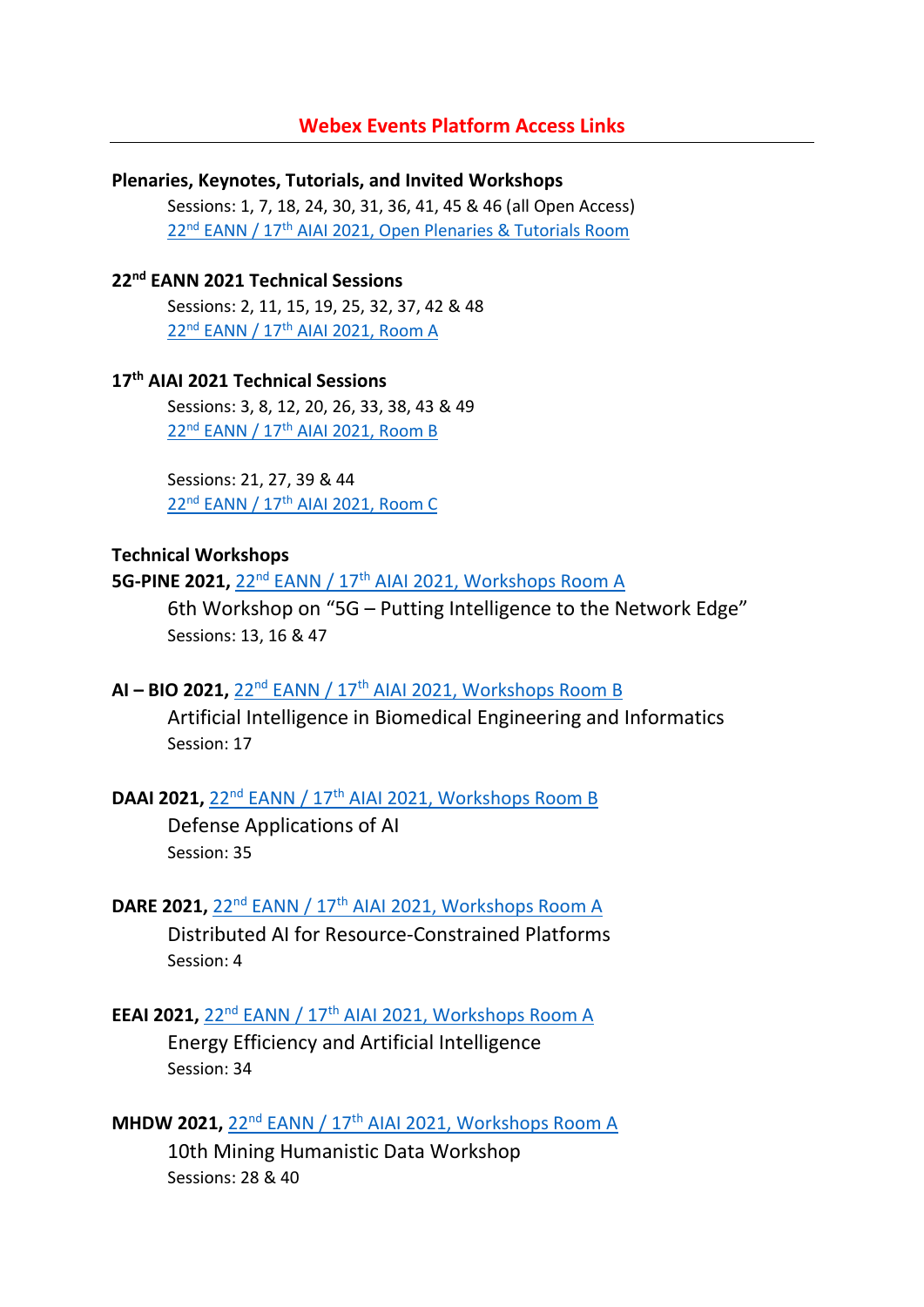## **The 1st Workshop on Defense Applications of AI Co-Organized together with the European Defense Agency**

**DAAI 2021 Special Sessions & Discussion Forums** 22<sup>nd</sup> EANN / 17<sup>th</sup> [AIAI 2021, Open Rooms / DAAI Special Session -](https://eann-aiai.webex.com/eann-aiai/onstage/g.php?MTID=e487cd6c47ffee3c72e9ed5327219c020) Discussion Forum

## **Distributed AI for Resource-Constrained Platforms**

**DARE 2021 Special Sessions & Discussion Forums** 22<sup>nd</sup> EANN / 17<sup>th</sup> [AIAI 2021, Open Rooms / DARE Discussion Forum](https://eann-aiai.webex.com/eann-aiai/onstage/g.php?MTID=e16b95a8170a4dc3faadcb2883cd3c667)

## **Energy Efficiency and Artificial Intelligence**

**EEAI 2021 Special Sessions & Discussion Forums** [22nd EANN / 17th AIAI 2021, Open Rooms / EEAI Discussion Forum](https://eann-aiai.webex.com/eann-aiai/onstage/g.php?MTID=e6c6e911dbb2f7a284f0a6e5d0c4d9ee1)

**Designing a Novel Adaptive Cybersecurity Solution for Internet-of-Vehicle nIoVw 2021 Special Sessions & Discussion Forums** 22<sup>nd</sup> EANN / 17<sup>th</sup> [AIAI 2021, Open Rooms / NIoVe Discussion Forum](https://eann-aiai.webex.com/eann-aiai/onstage/g.php?MTID=e281a804bac221186d7706af50e7c9976)